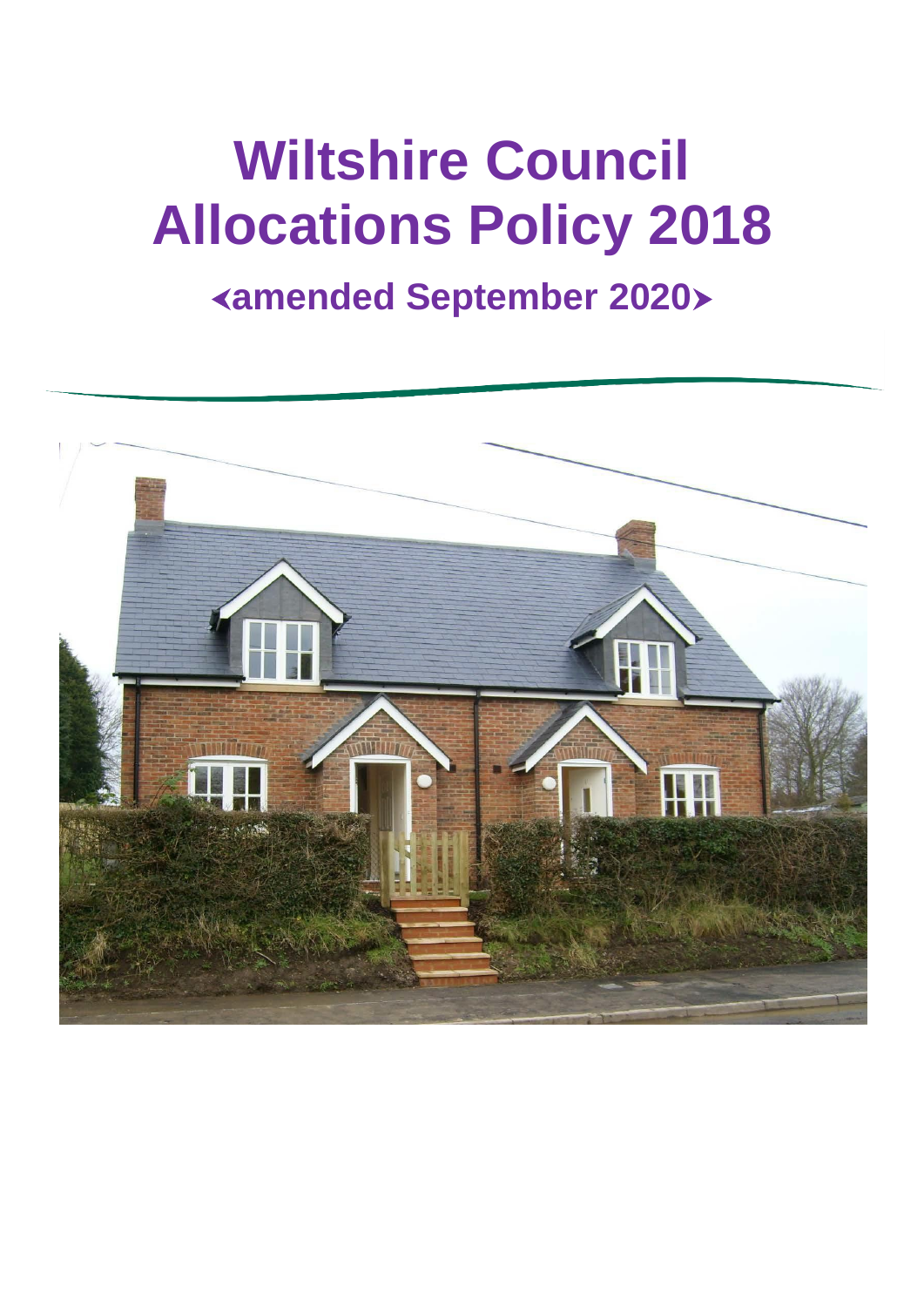| <b>Contents</b> |                                            | Page           |
|-----------------|--------------------------------------------|----------------|
| Section 1       | Introduction                               | 2              |
| Section 2       | Allocation scheme aims                     | $\overline{2}$ |
| Section 3       | Wiltshire's allocation scheme in brief     | $\overline{2}$ |
| Section 4       | Eligibility criteria                       | $\overline{3}$ |
| Section 4a      | Unacceptable behaviour                     | 5              |
| Section 4b      | Connection to the Wiltshire Council area   | $\overline{7}$ |
| Section 4c      | Financial resource limit                   | 9              |
| Section 4d      | People who have no identified housing need | 9              |
| Section 4e      | Housed within the last 12 months           | 9              |
| Section 4f      | Deliberately worsening circumstances       | 10             |
| Section 5       | Dependent children                         | 10             |
| Section 6       | Sharing a home to provide mutual support   | 11             |
| Section 7       | Property size criteria                     | 11             |
| Section 8       | <b>Allocation framework</b>                | 12             |
| Section 9       | Allocation of housing within Part 6        | 14             |
| Section 10      | Allocation of housing outside of Part 6    | 16             |
| Section 11      | Reviews and appeals                        | 18             |

| Appendices |                             |    |
|------------|-----------------------------|----|
| Appendix 1 | Eligibility criteria        | 19 |
| Appendix 2 | Bedroom matrix              | 20 |
| Appendix 3 | Detailed banding structure  | 22 |
| Appendix 4 | Provider reason for refusal | 26 |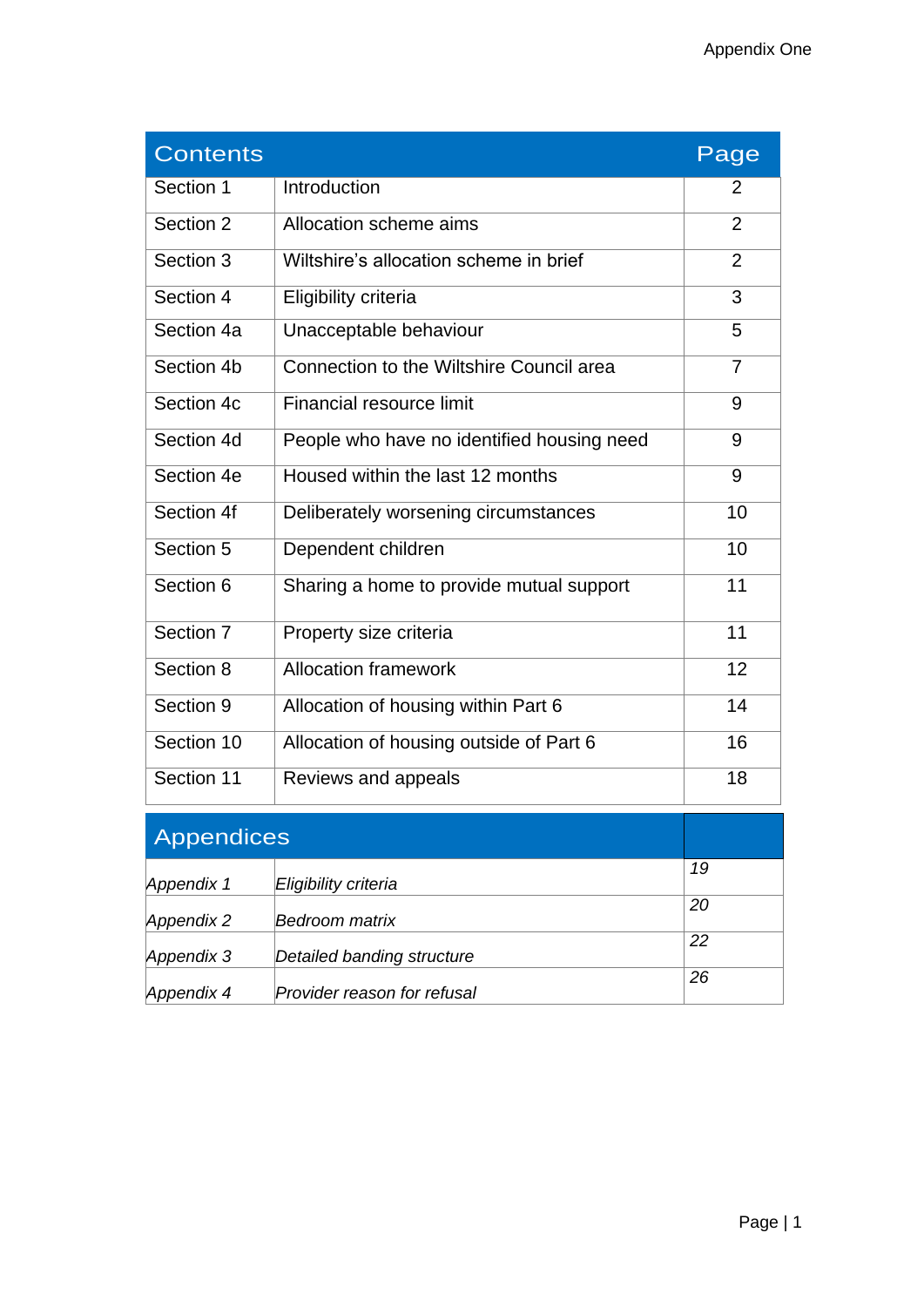# **1.0 Introduction**

**1.1** There is high demand for most types of affordable rented homes in Wiltshire Council's area. The purpose of the Allocation Policy to set a framework for Wiltshire Council and its partners for the registration and assessment of applicants for affordable homes and describes how prioritisation will ensure that those in greatest housing need are offered affordable housing in Wiltshire Council's area. During the development of this scheme we have had regard to our Tenancy and Homelessness Strategies and relevant legislation -

- Housing Act 1996, Part 6 and 7
- Homelessness Act 2002
- Localism Act 2011
- Housing and Planning Act 2016
- Immigration Act 2014 (Right to Rent legislation)

# **2.0 Wiltshire Allocation Scheme aims**

**2.1** Wiltshire Council's allocation scheme aims to:

- Meet the Council's statutory duties in the allocation of its own rented homes and in making nominations to other affordable housing providers
- Create and maintain inclusive, balanced, and sustainable communities throughout Wiltshire Council's area whilst giving applicants as much choice and control as possible over where they live.
- Ensure that the scheme is transparent, fair and accountable
- Operate a customer focused scheme that is easy to understand and is accessible
- Ensure that available housing stock is allocated in a way that is responsive to the needs and demands of the community

# **3.0 Wiltshire's allocation scheme in brief**

**3.1** Wiltshire's allocation scheme is a Choice Based Lettings (CBL) scheme that covers the Wiltshire Council area. The scheme determines priorities and procedures for the allocation of affordable housing across Wiltshire Council's area, including:

- Eligibility and other qualifying criteria for registration
- Property size criteria
- How housing applicants' housing need will be assessed
- Banding structure that determines how housing applicants will be prioritised
- How homes will be allocated

**3.2** The scheme allows all housing applicants a choice of accommodation along with the opportunity for them to express a preference about the type of accommodation they prefer.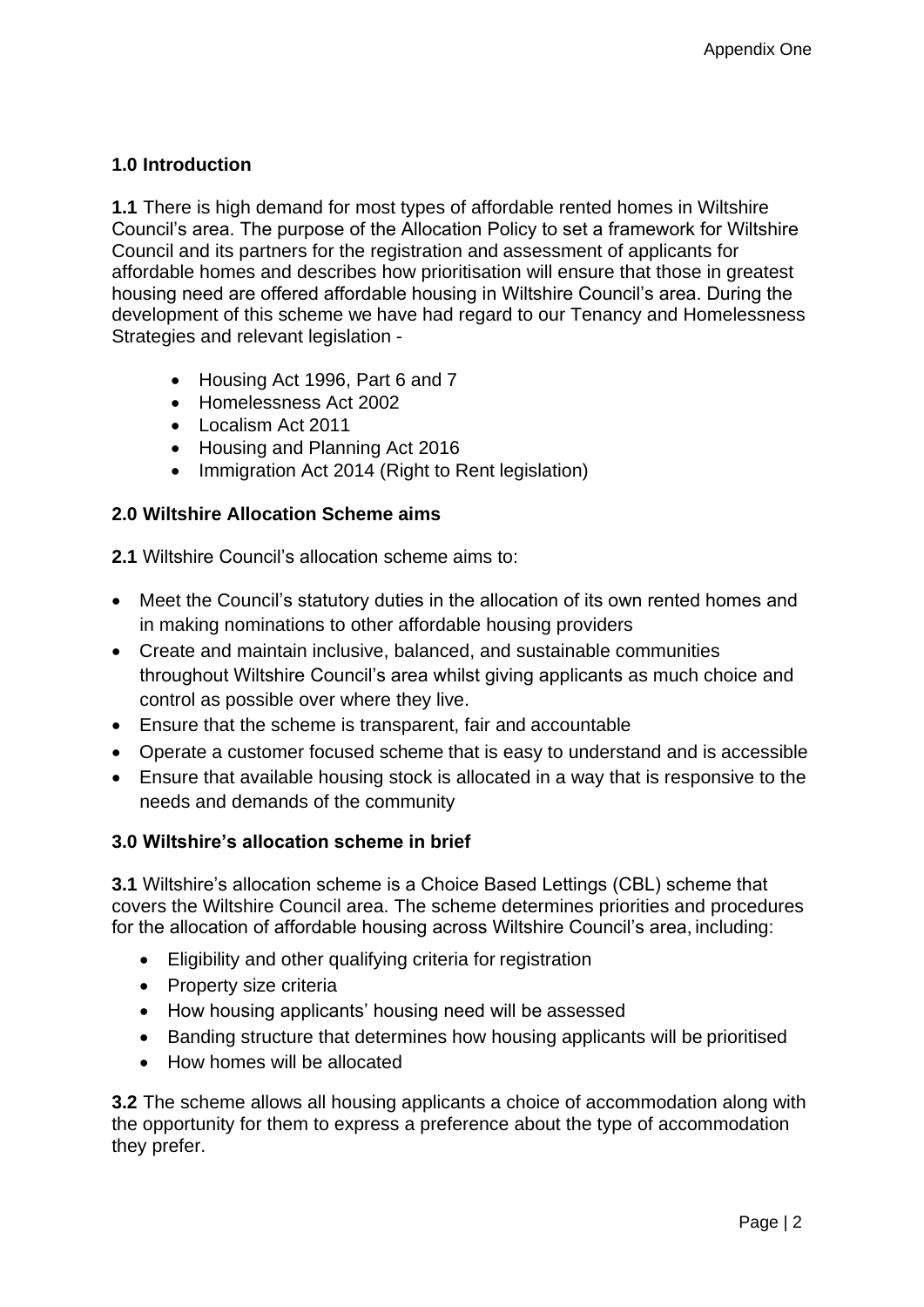**3.3** Whilst all housing applications are assessed in the same way, and determine admission to the Housing Register, all housing providers have different criteria to let their homes, operating individual lettings policies. The council works with these providers with a view to achieving some consistency in the overall approach for the allocation of properties.

**3.4** All housing vacancies from Wiltshire Council and other providers are advertised on a weekly basis. Any household registered with Homes4Wiltshire can 'choose' to apply for homes for which they qualify in terms of size, facilities, age criteria, design and need, a process known as "bidding".

**3.5** Applicants must meet the criteria for the vacancy and bid for the property during the advertising period. A shortlist will be run at the end of the bidding period and selection of the successful short-listed applicant is based on the following, in strict order –

- her/his ability to meet the stated criteria for the advertised home
- connection to the parish where the advertised property is located or an adjacent parish
- band (reflecting their housing need) and
- finally the length of time they have been in that band

**3.6** Elected council members cannot take part in the assessment and allocation process but this does not prevent them from seeking or providing information on behalf of their constituents or being involved in future policy development.

**3.7** Wiltshire Council's allocation scheme considers applications from people in housing need only. Housing need is based upon current housing circumstances and any change of housing circumstances will affect housing applicants' entitlement to priority for re-housing. Where housing applicants are not in housing need, the council maintains a separate list known as the Open Market Register, allowing applicants to express an interest in Low Cost Home Ownership opportunities and in specialist accommodation for older people or disabled people.

# **4.0 Eligibility Criteria**

**4.1** Anyone can approach the council for housing advice and assistance. However, the amount of social housing in Wiltshire Council's area is limited, and the capacity of the social rented system to meet housing need will not support large volumes of applications from people without a connection to the area or a good reason to live here.

**4.2** The eligibility criteria complies with sections 160ZA(2) and (4) of the Housing Act 1996. Most people subject to immigration control, and certain other people from abroad excluded by law or regulation, are not eligible for an allocation of accommodation.

For more information on this please see Appendix 1.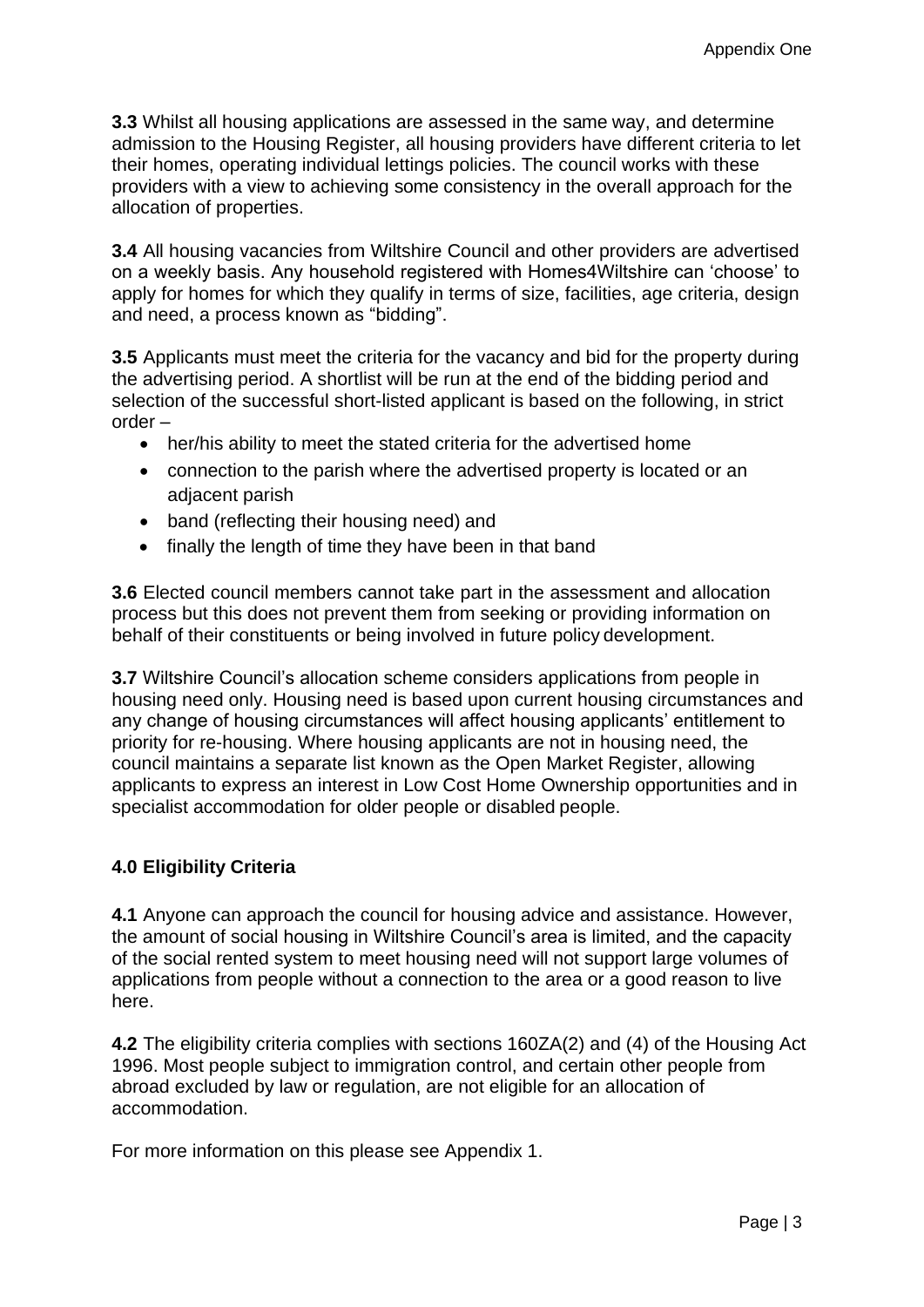**4.3** In some instances, a person may be eligible despite being subject to immigration control. The council will disregard as members of the household those who are 'restricted', such as those who are:

- Not eligible
- Those who are subject to immigration control
- Those with no leave to enter or remain in the UK
- Those with leave but subject to a condition of no recourse to public funds

**4.4** For households eligible to be re-housed only because of the housing need of the restricted person, the Council has a duty to arrange as far as practicable, an assured shorthold tenancy with a private landlord.

**4.5** If the main applicant is eligible and not subject to immigration control, non-eligible dependent children and other dependent family members will be taken into account. Non-dependent adult children live in carers and close relatives who form part of the household may be taken into account depending upon the circumstances.

## **Applicants who do not qualify**

**4.6** There are some applicants who will not qualify to join the register. They include:

| 1. | Unacceptable behaviour                                         | Applicants who have caused<br>unacceptable behaviour<br>serious enough to make them<br>unsuitable as a prospective<br>tenant | Section 4a |
|----|----------------------------------------------------------------|------------------------------------------------------------------------------------------------------------------------------|------------|
| 2. | <b>Connection to Wiltshire</b><br>Council's area               | Applicants who do not meet<br>the criteria or connection to<br>live in Wiltshire Council's area                              | Section 4b |
| 3. | Financial resource limit                                       | Applicants who have assets<br>or income above the financial<br>resource limit                                                | Section 4c |
| 4. | No identified housing need                                     | Applicants who have no<br>identified housing need                                                                            | Section 4d |
| 5. | Housed within the last 12<br>months                            | Applicants who have been<br>housed within the last 12<br>months                                                              | Section 4e |
| 6. | Those who have<br>deliberately worsened their<br>circumstances | Applicants who have<br>deliberately worsened their<br>circumstances                                                          | Section 4f |

4.7.1 Applicants who are single and are aged 21 or under, may join the housing register. However, due to changes in the welfare system, they may not qualify for help with their housing costs and will need to satisfy housing providers they can pay their rent and meet their other living costs.

4.7.2 Applicants who are single and aged under 35 will be subject to the single room rent and will need to satisfy providers that they will be able to afford the tenancy in the long term.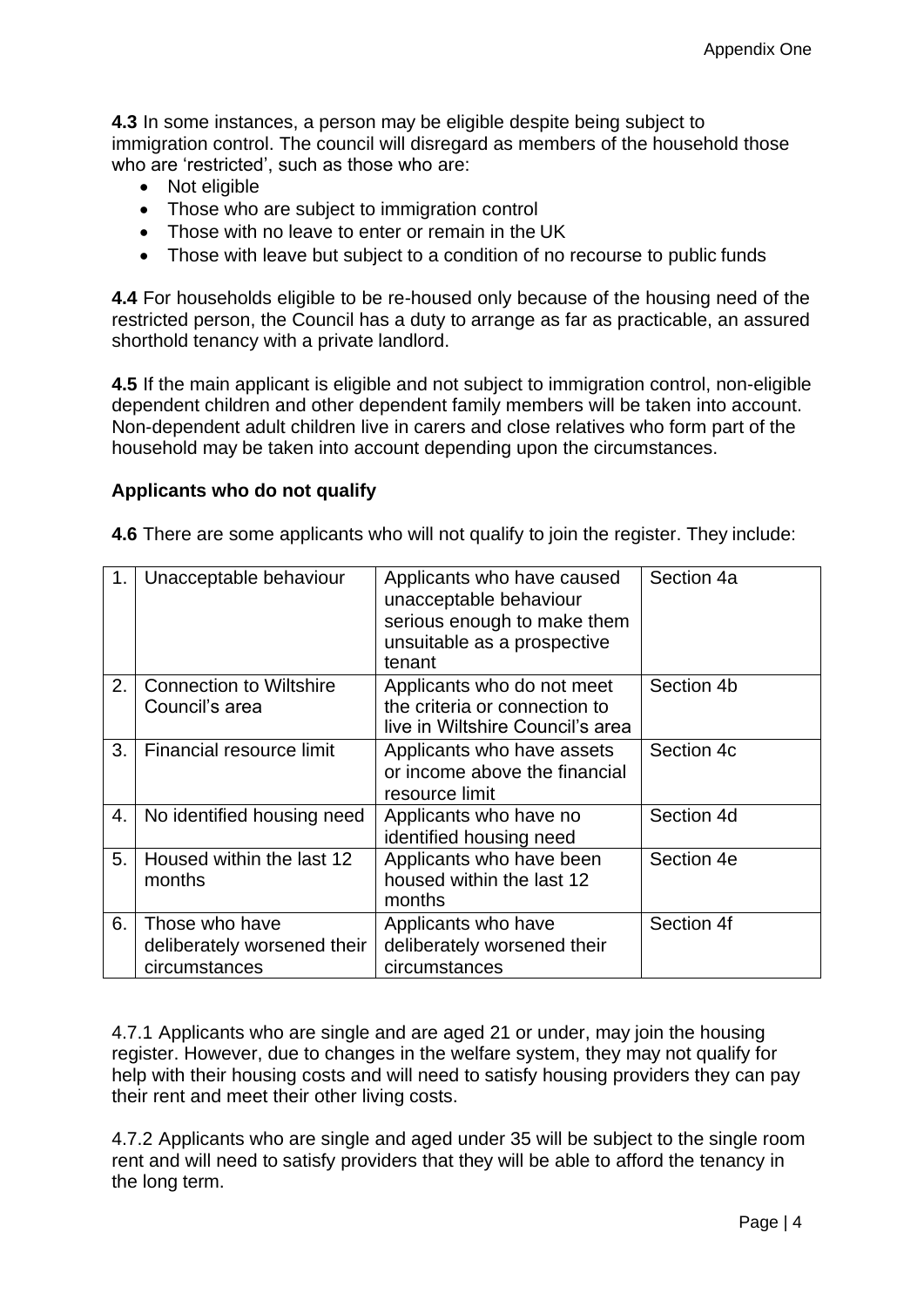4.7.2 Applicant's aged under 16 will not be able to join the register. Applicants aged 16 and 17 are required to have a responsible adult to hold the tenancy in trust until they reach the age of 18. The young person has to demonstrate s/he has the relevant skills to care for her/his home and maintain a tenancy. Registered providers may require the young person to have an adult to act as a guarantor. The guarantor is personally liable for any issues with the conduct of any tenancy granted, such as rent payments in the event of a tenant defaulting.

## **4a Unacceptable behaviour**

4.8. If an applicant or a member of his/her household has been guilty of unacceptable behaviour within the previous 12 months which makes her/him unsuitable to be a tenant, s/he will not qualify to join the register unless there is professional evidence that the applicant has committed to change her/his and has support to do so. Unacceptable behaviour includes, but is not limited to –

- Recorded anti-social behaviour in the last 12 months where the applicant was issued with a formal warning, an acceptable behaviour contract or an order made under the anti-social behaviour legislation
- Other behaviour in the last 12 months where the applicant or a member of his or her household has caused a nuisance or annoyance by which has affected neighbours or members of the local community in which s/he lives or has lived
- Incidents of domestic abuse, harassment on grounds of race, ethnicity, gender, age, disability, religion, gender identity or sexual orientation, any threats of and/or actual violence to people or damage to property or any activity potentially threatening the community will be considered unacceptable behaviour.
- Possession proceedings or other legal action taken or pending by a professional agency or landlord in direct consequence of anti-social behaviour will be taken to constitute evidence. Legal action includes, but is not limited to, formal action under the anti-social behaviour legislation and the service of notice on the ground of anti-social behaviour. Convictions, cautions and bind overs for offences likely to make someone unsuitable to be a tenant will be considered as evidence too.

# **Housing Related Debt**

4.9 If an applicant or joint applicant who is not an introductory tenant or a starter tenant has any housing related debt, including any damage recharges, rent arrears or possession costs, they will be suspended from the Housing Register or Open Market Register until they have maintained a repayment plan for 6 consecutive months and/or cleared the majority of the debt and are continuing to make repayments. Please see 4.9.5 for treatment of introductory and starter tenants. If an applicant owes multiple debts to different landlords it is expected that they maintain repayment plans for them all. Applicants ought to note that, whilst they may fulfil these repayment criteria, this does not mean that a housing provider will necessarily offer accommodation. Each housing provider has its own lettings policy including its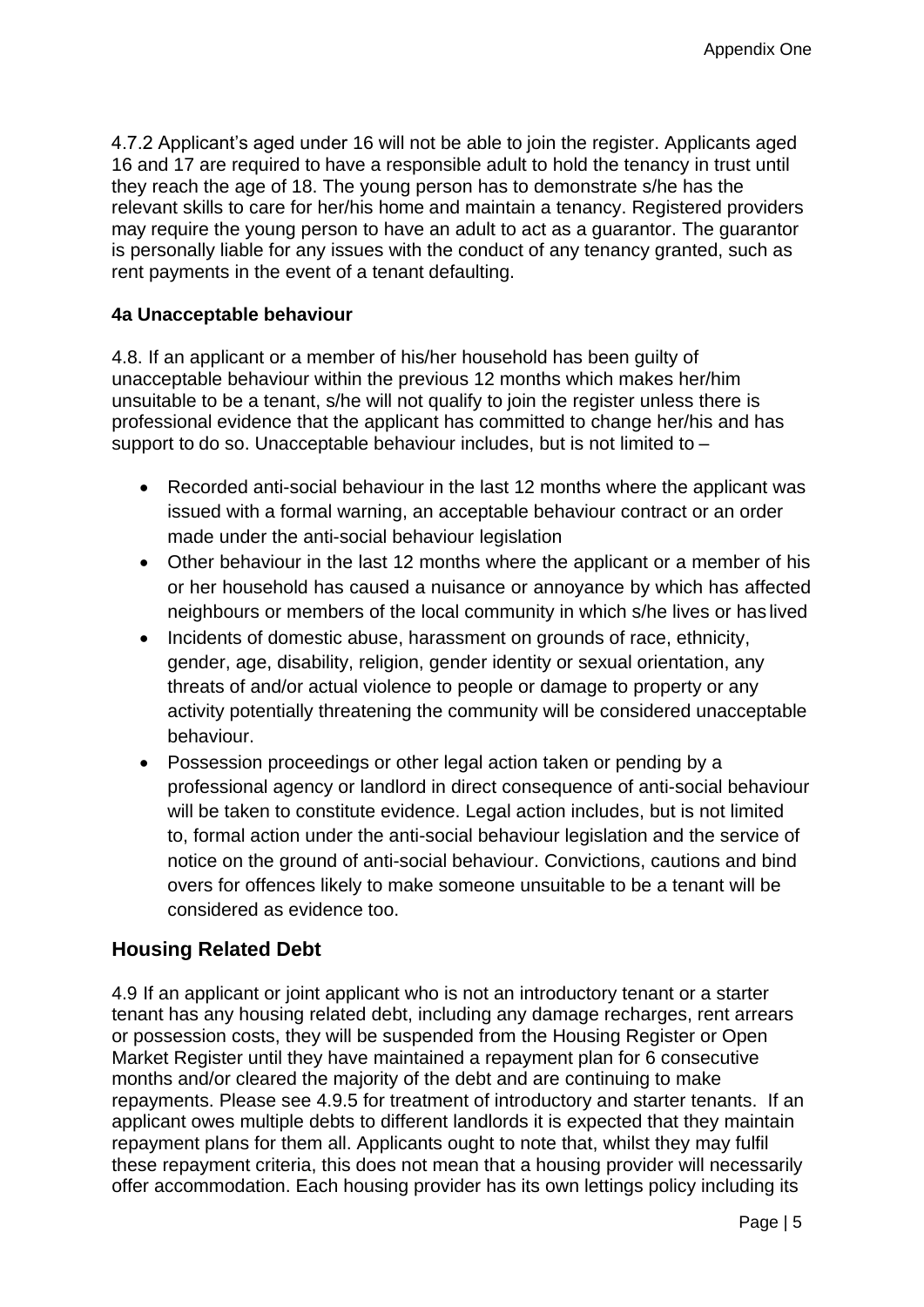approach to housing-related debt and may decline to re-house applicants if the debt repayments made do not fulfil the requirements of their lettings policies.

4.9.1 If an applicant who had been maintaining a repayment plan stops paying in accordance with that repayment plan, s/he will be excluded from the register until they have maintained payments for a further 6 consecutive months. If the applicant is in the Band 1, s/he will be excluded from the register until they have maintained payments for 3 consecutive months rather than 6 consecutive months. The purpose of these more flexible arrangements is to reflect this group's acute housing need.

4.9.2 Any existing social housing tenant who is in rent arrears solely as a consequence of the spare room subsidy will not be excluded or suspended from the register for having rent arrears as long as they are contributing towards theshortfall

4.9.3 If it can be confirmed that the rent arrears have occurred through no fault of the applicant, for example because of lack of control over funds to meet living costs, or an inability to pay living costs for reasons beyond the applicant's control during the period arrears accrued, s/he will not be suspended from the register, but housing providers may choose not offer to accommodation while the arrears are outstanding.

4.9.4 If an applicant has successfully been engaging in the Pause Pilot programme for a period of 3 months, is confirmed as ready to live independently by a professional person in the programme, and has shown positive engagement as well regular repayments towards any former housing debt, then she will not be excluded from joining the register. She will be excluded from the register until she has maintained payments for 3 consecutive months rather than 6 consecutive months. The purpose of these more flexible arrangements is to reflect this group's acute housing need.

4.9.5 Introductory tenants, starter tenants and assured shorthold tenants are normally excluded from the Housing Register for the first 12 months of their tenancies because their housing need has been met and they have to show that they are fulfilling their responsibilities as tenants during this time. Where there is a material change of circumstances meaning a housing need arises (see 4.16), or where the applicant's introductory or starter tenancy has been extended because of a failure to fully satisfy the landlord that the conditions are met for a secure or assured tenancy to be granted, the applicant will only be admitted to the register in very exceptional circumstances, for example where there is a social care professional's opinion that a safeguarding risk exists to a child or adult in the household if a move to more suitable accommodation is not possible, each case to be approved by the service manager and, in the case of a Wiltshire Council introductory tenant, two service managers.

4.9.6 An applicant for housing ought not include housing debts in Debt Relief Orders because the debt continues to exist until the order ends, and the council, in considering the applicant for the register, will suspend the applicant from the register until the order ends. NB Some housing providers will not consider tenants who have resolved debts using the Debt Relief Order procedure.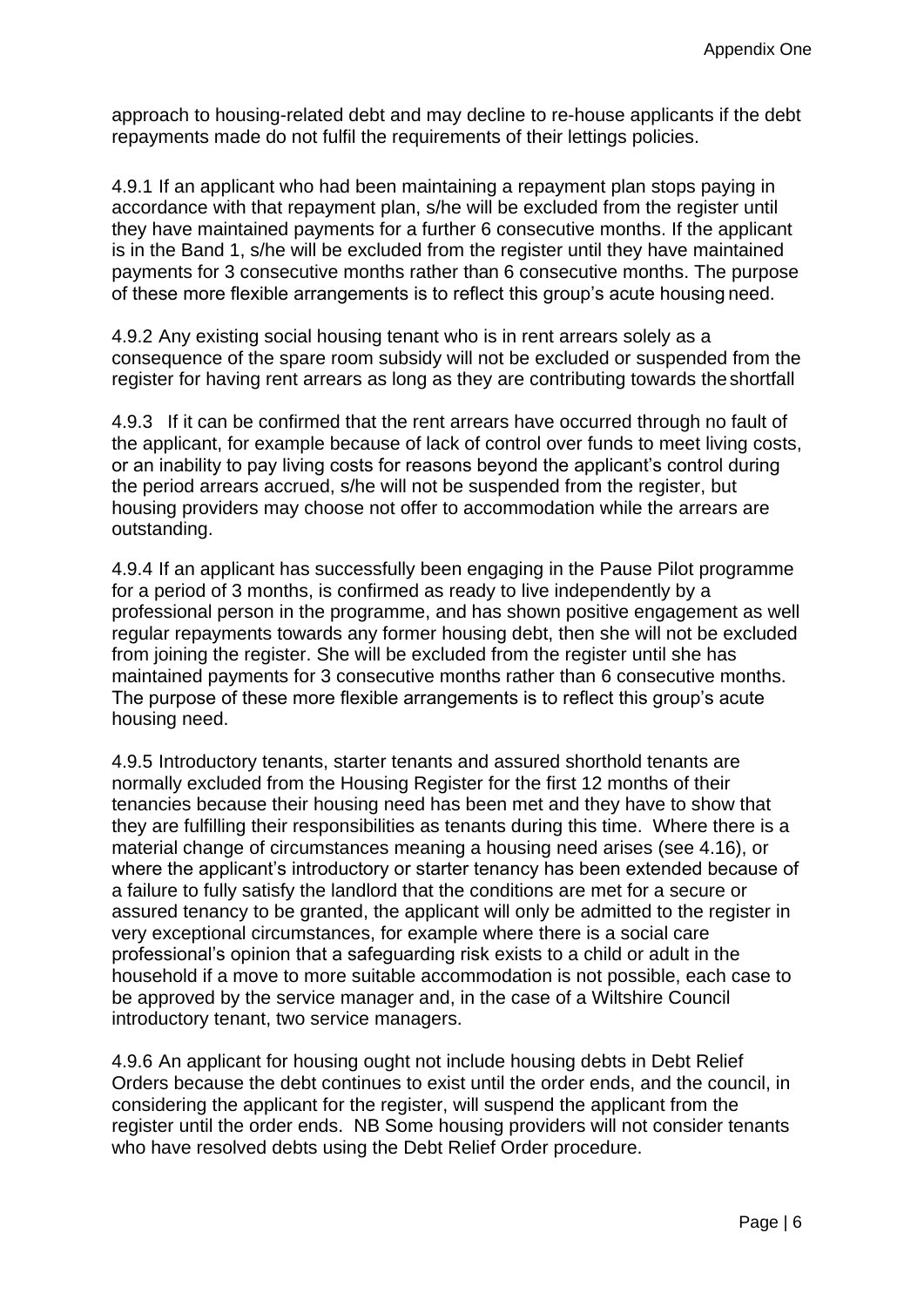# *Prison*

4.10 An applicant presently serving prison sentences are not permitted to join the register until a confirmed discharge date has been provided and she or he is within 28 days of discharge. Any active applicant who is currently serving a prison sentence will be suspended from the register until a confirmed discharge date has been provided and s/he is within 28 days of discharge.

# *Fraud*

4.11 Where housing applicants seek to secure social housing by making false statements or failing to divulge information about who they are, where they live, who lives with them and their housing and financial resources is fraud and a criminal offence. Wiltshire Council will proactively investigate any allegations of fraud where the evidence indicates that housing applicants have not been truthful in their applications. Investigations in partnership with the housing providers in the Wiltshire Council area may take place if evidence comes to light after a tenancy is granted that a tenancy has been obtained under false pretences. Other fraud, for example in the completion of a homelessness application form or a form for help with housing costs, illegal subletting or any fraud leading to an eviction that has already taken place, will be considered in the same way.

4.11.1 Following an investigation, if it is satisfied that there has been an intent to commit fraud to secure housing to which the applicant would not otherwise be entitled, Wiltshire Council may prosecute the housing applicant and/or, where a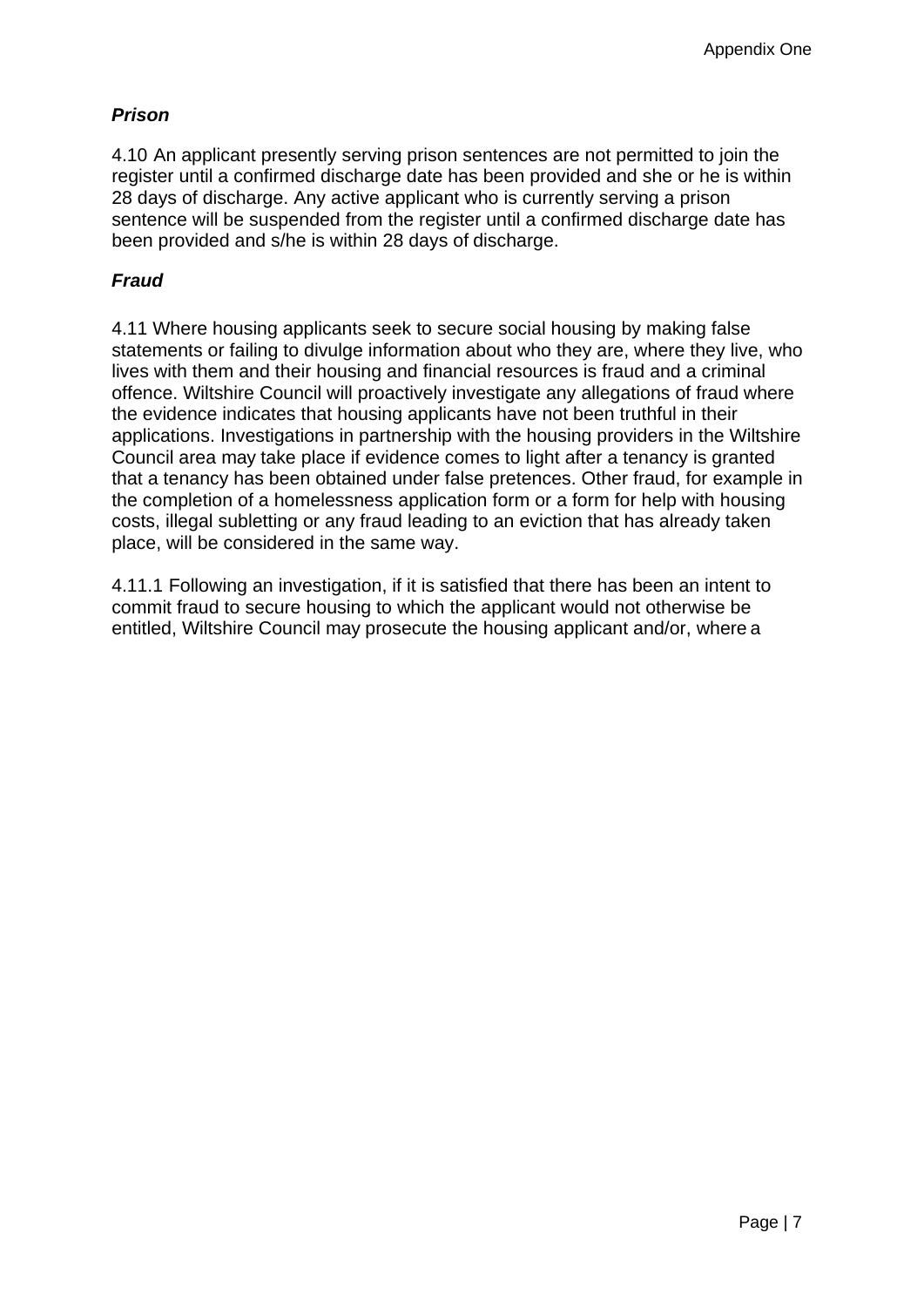tenancy has been granted, co-operate with the provider in seeking possession and evicting the tenant. In cases of housing applications, the person concerned will be excluded from the register for a period of 12 months from the date that it was proved. Any such decision can be appealed (see Section 11).

# **Refusal of a notification of nomination or offer of direct let**

4.12 Any applicant who has unreasonably refused two properties following a notification of a proposed letting from a nomination or direct let by the council or a registered provider (either by telephone, email or letter) that is deemed suitable for the household will be suspended from the register for a period of 12 months from the date of the second suitable offer, unless the applicant is or lacks mental capacity, excluding Band 1 applicants – See 4.12.2.

4.12.1 Any applicant in Band 1 receives one offer of suitable accommodation. Any applicant in Band 1 who has unreasonably refused one offer of suitable accommodation following a notification of a proposed letting from a nomination or direct let by the council or a registered provider (either by telephone, email or letter) is suspended from the register for a period of 12 months from the date of the second suitable offer, unless the applicant lacks mental capacity. It is the council's decision in the particular case whether the offer of accommodation is suitable. These decisions carry a right of appeal.

4.12.2 Autobids are automatic bids placed on vacant properties that meet the needs of an applicant who is not able to place bids themselves. Any applicant placing bids automatically by use of the autobid feature of the computer system would not be excluded for refusing suitable properties, unless s/he is in Band 1.

4.12.3 Automatic bids will be placed for any applicant in Band 1 after 3 months in the band because the household is in acute housing need and will have restricted reasons for refusal relating to suitability – see 4.12.1.

#### **4b Agreed connection to the Wiltshire Council area**

4.13 If an applicant does not meet the connection criteria to live in the Wiltshire Council area they will not qualify to register.

4.13.1 An applicant's individual circumstances will be considered when deciding if they meet the connection requirement to live in the Wiltshire Council area and will comply with any appropriate statutory guidance. This includes the statutory guidance regarding members of the Armed Forces and Reserve Forces.

4.13.2 A connection to live in the Wiltshire Council area is defined as any person:

- Who is currently resident in the Wiltshire Council area and has continuously lived in the Wiltshire Council area for the past two years; or
- Who is in permanent paid employment or has a fixed term contract for a minimum of one year in the Wiltshire Council area; or
- Who has an offer of paid employment for a minimum period of 12 months in the Wiltshire Council area; or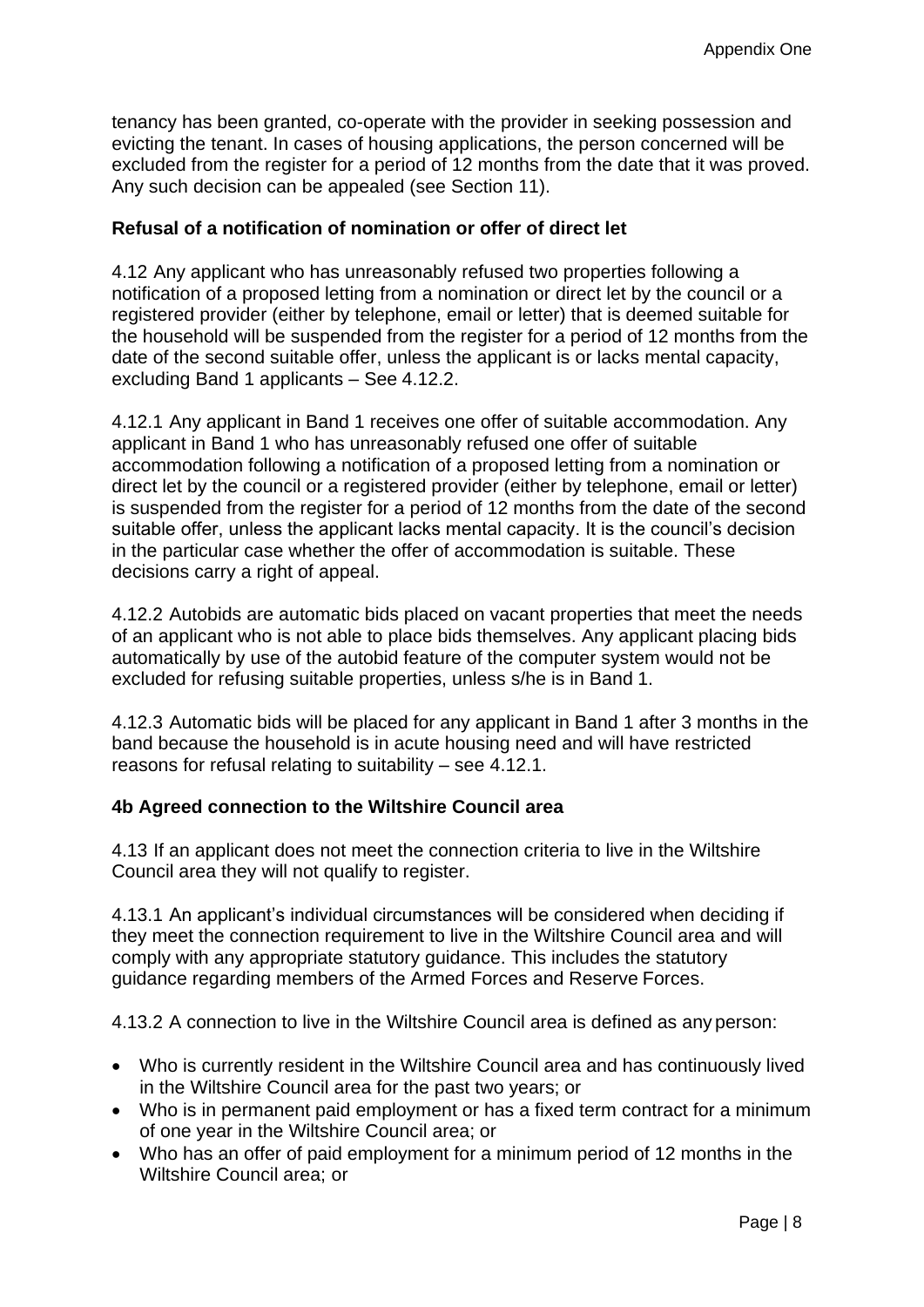- Who is self-employed and works predominantly in the Wiltshire Council area; or
- With close family (grand-parents, parents, legal guardian, adult children or brothers and sisters) who have continuously lived in the Council area for 5 years or longer; or
- Who has a connection with the Wiltshire Council area through special circumstances, such as a need to receive specialist medical services, services in the area which are not provided elsewhere or support from a close family member, or
- Who is currently residing in the Wiltshire Council area and is placed in Band 1 for medical and welfare needs and does not meet any of the other connection criteria listed above.

#### *Connection criteria exclusion group*

- 4.13.3 If an applicant meets any of the definitions below, a connection to Wiltshire Council's area will not be required to qualify for the register and they will be considered as households in the 'connection criteria exclusion group
- A person who is homeless within the meaning of Part 7, Housing Act 1996 to whom Wiltshire Council has accepted a full re-housing duty under Section 193(2) or Section 195(2) of the act, or
- A person to whom the full re-housing duty is owed where s/he is a homeless applicant re-applying after a private rented sector offer under S195A(1) of the above Act, regardless of whether the applicant has a priority need andwhere

(a) the person makes a re-application for assistance within two years of accepting a private rented sector offer, and

(b) is eligible for assistance and has become homeless unintentionally or

- A person who was provided with accommodation in Wiltshire Council's area under section 95 of the Immigration and Asylum Act 1999, or
- A person who is serving in the Armed Forces, or
- A person who has left the Armed Forces within the last 5 years, or
- any veteran who can demonstrate a connection to Wiltshire as well as serving a minimum of three years and who has not been dishonourably discharged, or
- A bereaved spouse or civil partners of members of the Armed Forces leaving services family accommodation following the death of their spouse or partner, or
- A separated or divorced spouse who is being asked to leave services family accommodation in the Wiltshire area
- Serving or former members of the Reserve Forces who need to move because of a serious injury, medical condition or disability sustained as a result of their service, or
- A person who is being accommodated through an official witness protection scheme authorised by the Home Office, or
- A person who has been confirmed as having suffered domestic abuse and who needs to move to the Wiltshire Council area or from one part of Wiltshire Council's area to another to ensure his/her safety or a person who has suffered any other violent assault or threat of violence making his/her home unreasonable to occupy under Part 7, Housing Act 1996, or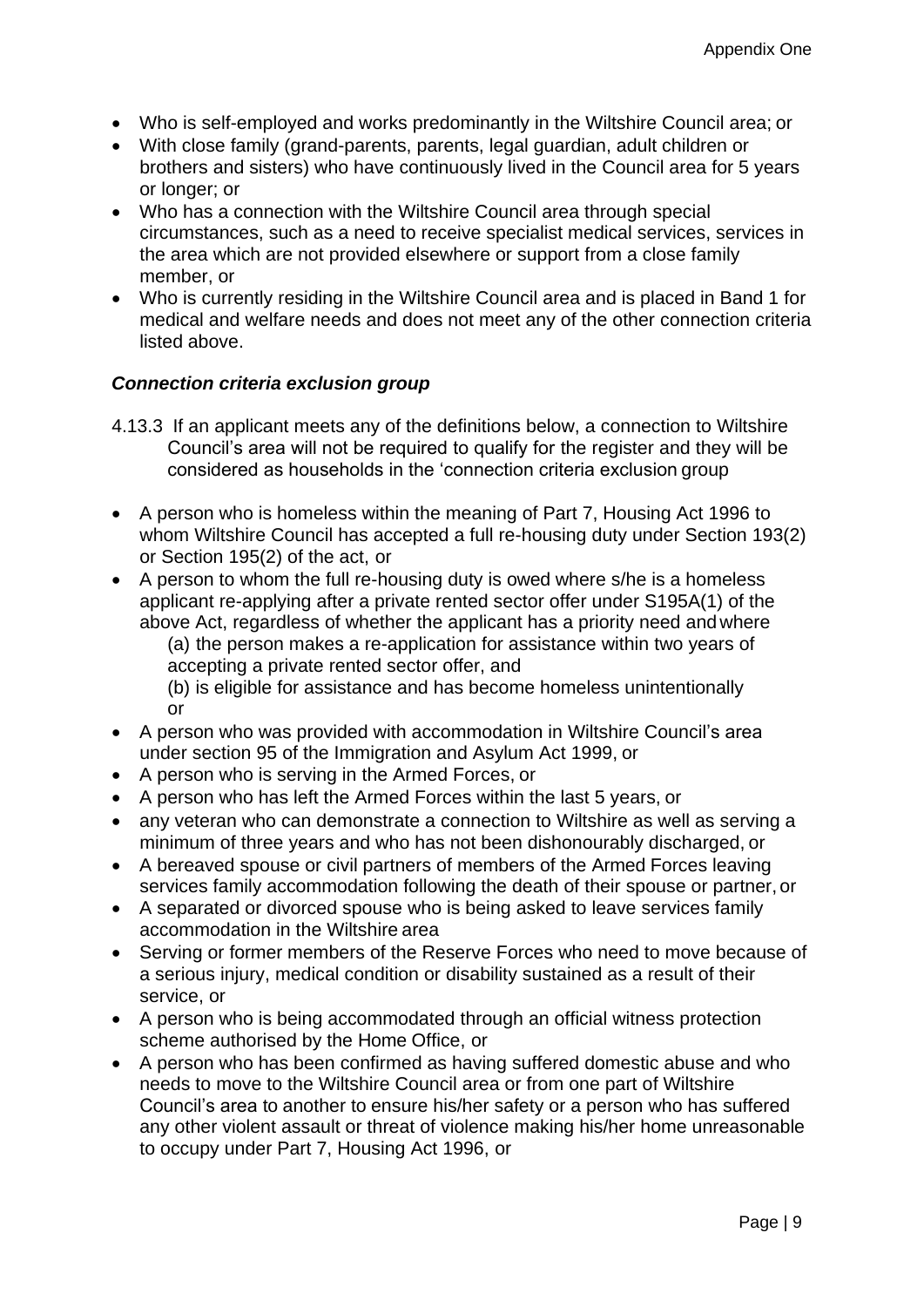- A person from the transient community or a household leaving armed forces accommodation who does not have a connection to another Local Authority area which would confer upon her/him the right to join that Local Authority's Housing Register, or
- A person who has been accommodated outside the area by Wiltshire Council in exercising its statutory duty to accommodate, or
- A person with a connection to an adjoining parish that is outside of Wiltshire Council's area but whose housing need has been used to develop affordable housing within a parish in the Wiltshire Council area. These households will only be allowed to bid for properties within the parish identified to meet their housing need, or
- A person who has been verified as a rough sleeper, where there is proof of rough sleeping in the Wiltshire Council area, where the person has no connection with another Local Authority area as defined by S199 Housing Act 1996

# **4c Financial resource limit**

4.14 This section is waived for those applicants who require extra care housing or supported housing as well as any applicant who has received a lump sum payment in respect of compensation for an injury or disability.

4.14.1 Applicants with sufficient financial resources available to meet their housing needs in the areas of the district in which they live will not qualify to join the register. Any income, savings and investments will be taken into account when calculating the financial resources available. Appendix X sets out how the principles are applied.

4.14.2 Consideration will be given to applicants who have deliberately or intentionally disposed of capital on a case by case basis.

4.14.3 Each individual housing provider will apply its own financial assessment under its own Lettings Policy in the course of a pre-tenancy assessment. Providers may differ in these assessments when determining whether a particular allocation is affordable for a particular applicant.

#### **4d People who have no housing need**

4.15 Any applicant who has no identified housing need – i.e. any applicant who does not meet any of the banding criteria as specified within the scheme will not qualify to join the Housing Register. Those that do not qualify for registration may have the option to express an interest in other forms of housing – see section 10.0.

#### **4e Housed within the last 12 months**

4.16 Any applicant who has been housed by a housing provider within the last 12 months and has no material change in housing circumstances will not qualify to join the Housing Register or the Open Market Register.

#### **4f Deliberately Worsening Circumstances**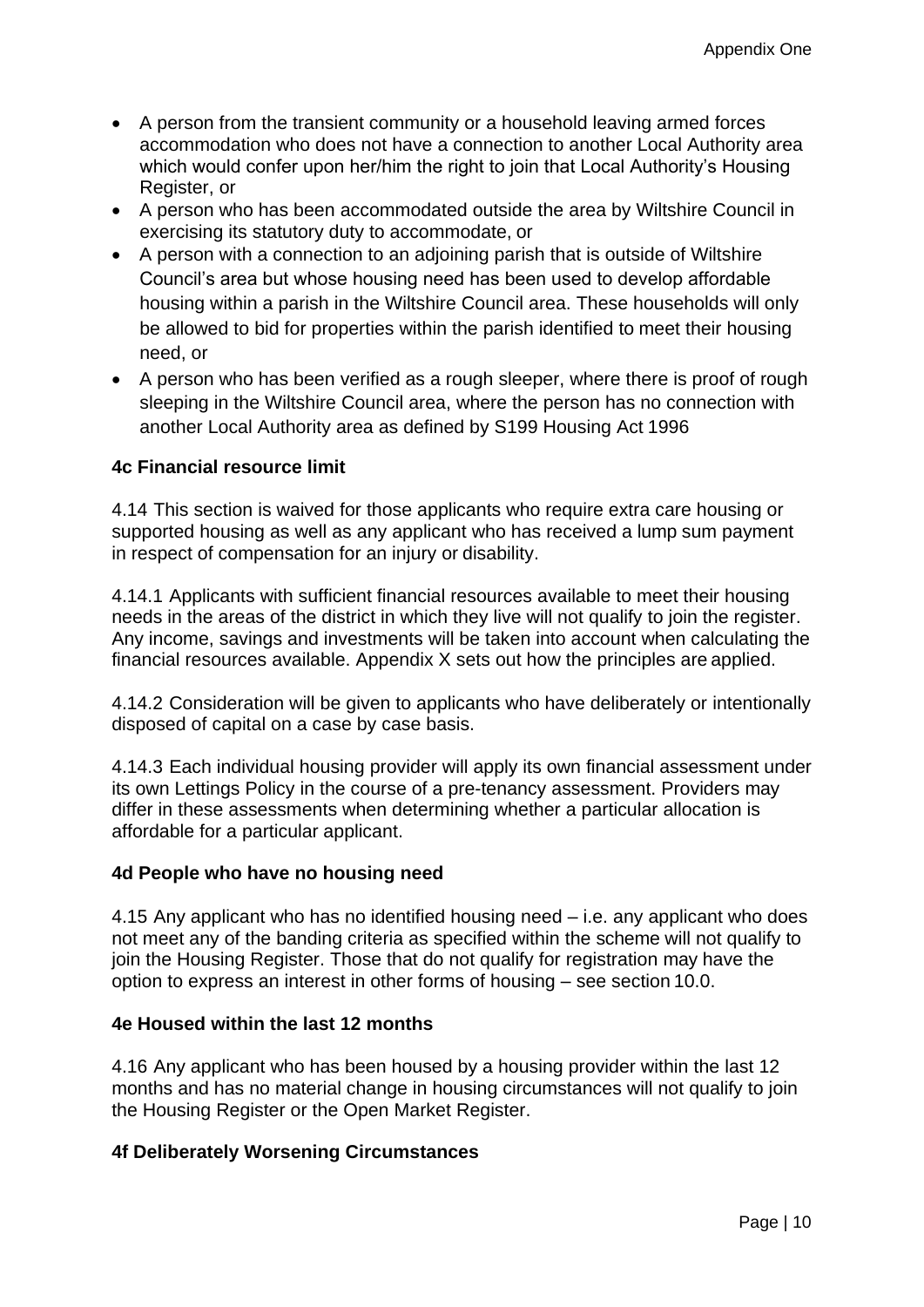4.17 Where there is evidence that an applicant has deliberately worsened their circumstances in order to join the Housing Register or qualify for higher banding, the application will be suspended from the register for a period of 12 months.

4.17.1 Examples of the deliberate worsening of circumstances include (but are not limited to) are

- Selling a property within the last 12 months that is affordable and suitable for the applicant's needs in order to be able to join the housing register or qualify for higher bands on the register
- Moving from an assured/assured shorthold tenancy to insecure, overcrowded accommodation with family or friends within the last 12 months in order to qualify for higher band
- Moving family member(s), friend (s) and/or any other household into the current home, within the last 12 months where there is no need, including cases where this conflicts with agreements with any landlord

4.17.2 For an applicant to have deliberately worsened their circumstances where accommodation has been left, there must be evidence that it would have been reasonable for the applicant to have remained in that accommodation and that the accommodation would have continued to be available to her/him.

# **5.0 Dependent children**

**5.1** The decision by the council about whether a dependent child resides with an applicant is considered on the facts. A dependent child's residence is generally considered to be the home where s/he lives and is cared for by a parent or parents, a guardian or another person with whom the parties with parental responsibility or its legal equivalent have agreed that s/he may live. Facts about where the child sleeps, attends school and undertakes her/his studies may be considered were two parties state that a child lives with them.

Relevant evidence will include but it not limited to –

- Payment of Child Benefit to the applicant
- Confirmation of the child's residence from relevant professionals (social worker, health visitor, doctor, head teacher)

**5.2** In the case of divorced or separated parents/guardians, if the child does not reside with the applicant as her/his main and principal residence on the facts in 5.1 above, the application cannot include the child. Where a child is co-resident with two parents, if the child is already adequately housed with one parent, s/he cannot be included on the housing application of the second parent.

# **6.0 Sharing a home to provide mutual support/minimise living costs**

**6.1** Joint applications from relatives, friends, carers or companions who are not partners, who have an established relationship (for example, who have lived with each other for 12 months or more or been associated for a long period) and would be providing mutual support will be considered where the applicants' aim is to create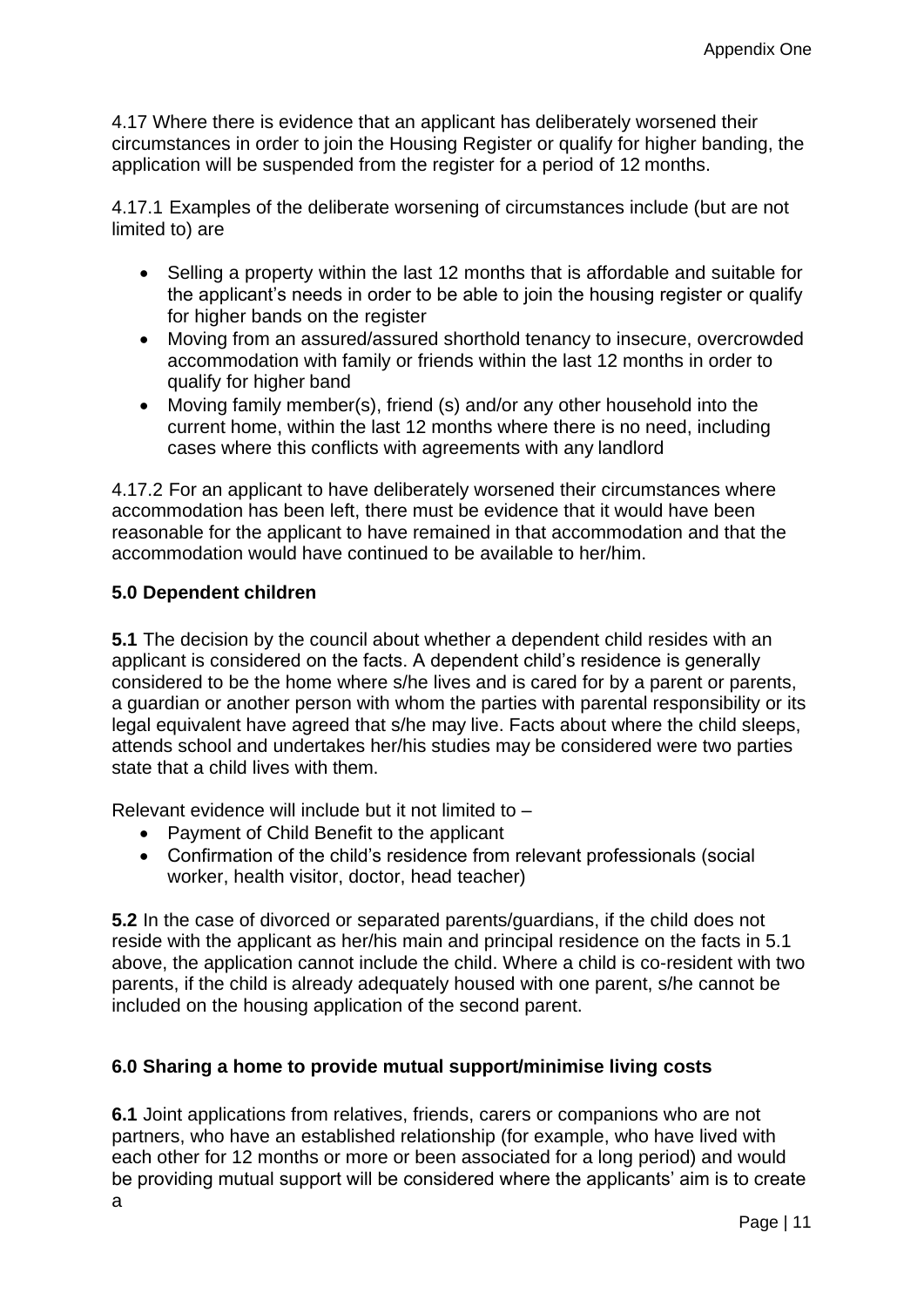sustainable tenancy. NB It must be noted that most providers will not consider granting tenancies where people have lived together for less than 12 months.

6.1.1 Applications where a carer and/or an extended family member whose presence is to facilitate care or support are included and considered on a case by case basis. A carer or extended family member could be included on an application, up to a maximum of 4 household members, subject to the following conditions:

- The applicant and carer (or extended family member) would provide mutual support to create a sustainable tenancy and;
- The applicant (or extended family member) has a significant medical need or disability and/or;
- The applicant requires overnight care

**6.2** This could apply when an applicant has a physical disability, learning disability or a mental health problem. We will request evidence that members of the household currently live or intend to live with the applicant. This can include (but is not limited to) a signed statement of fact, adequate evidence of residence or confirmation from social services.

# **7.0 Property Size Criteria**

**7.1** Applicants must meet the criteria for the size of property they are applying for in line with the guidelines below. This is to ensure full occupancy of properties and to reduce those under occupying properties, making the best use of the housingstock.

**7.2** Our bedroom matrix has been developed in accordance with the size criteria set out in Housing Benefit Regulations 2006, and Universal Credit Regulations 2013, as amended determining the maximum rent rules for Housing Benefit and housing costs element of Universal Credit -

- One bedroom per couple or single person
- One bedroom for any other adult aged 16 or over regardless of sex
- One bedroom for two children aged under 16 years of same sex
- One bedroom for each child aged 10 to 15 years of different sex
- One bedroom per two children aged less than 10 years old regardless of sex
- An extra bedroom for an applicant who requires overnight care
- A foster child will be allocated his / her own bedroom regardless of age and sex
- Any disabled child who for medical reasons requires his / her own bedroom.

As the above regulations do not apply to those over pensionable age, those over pensionable age will be able to apply for either a 1- or 2-bedroom property.

The full bedroom matrix can be found in Appendix 2.

# **8.0 Allocation Framework**

**8.1** The banding structure sets out the preferences in allocating housing accommodation. It will prioritise all advertised properties to those with parish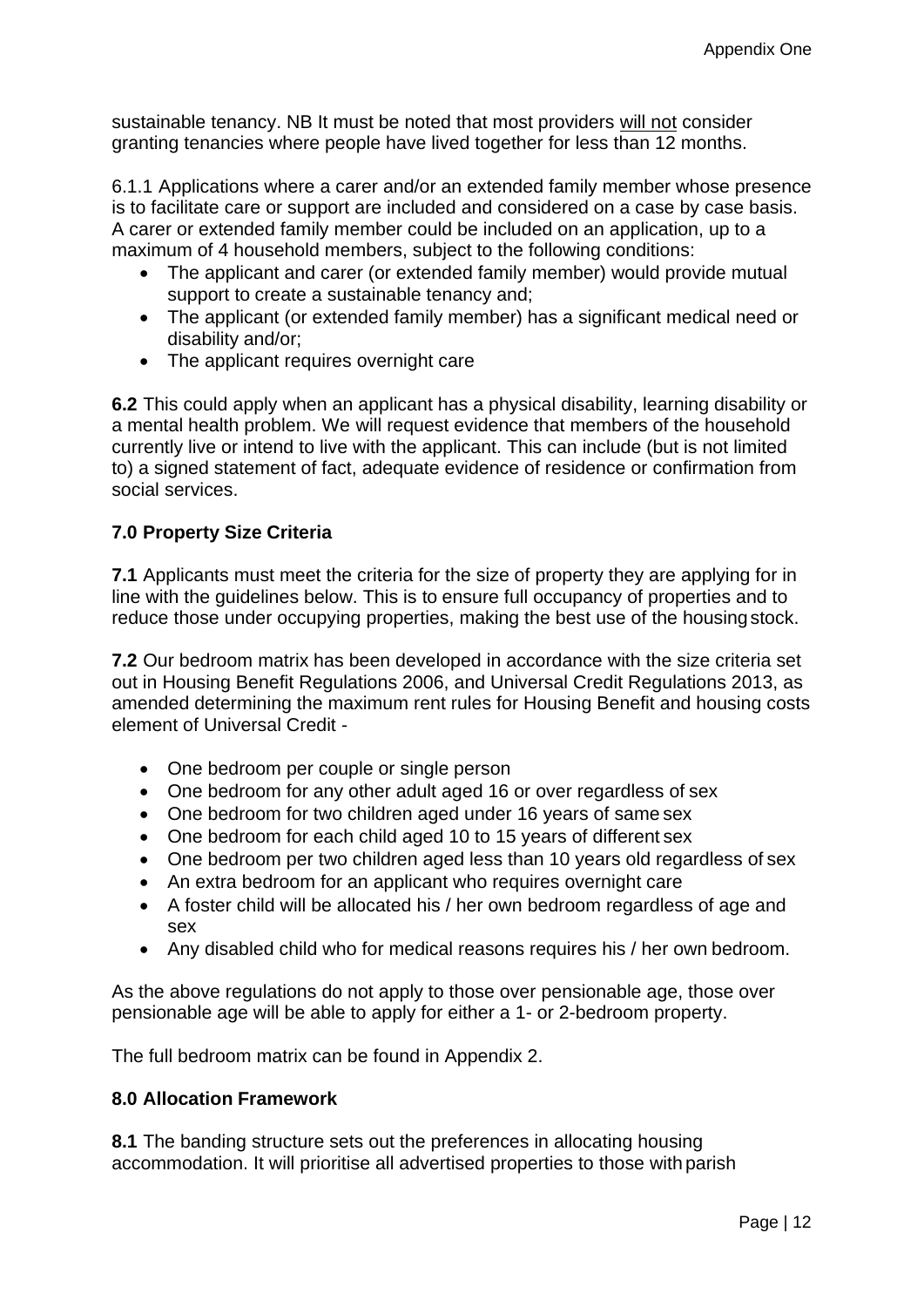connections to the parish in which properties are located (see Section 9.2), to the immediate surrounding area and in greatest housing need, unless the property is allocated as part of a local lettings plan, sensitive lettings plan, a single sensitive let or a letting on a rural exception site. There are four bands, Band 1, Band 2, Band 3 and Band 4, with a further Open Market Register group that will not form part of the Housing Register as this will be for households who would like to express an interest in a certain type of product such as low cost shared ownership or older persons' accommodation.

**8.2** Households who qualify for Band 1 will hold the greatest preference, followed by Band 2, Band 3 then finally Band 4.

**8.3** The Housing Act 1996 (as amended) requires local authorities to give 'reasonable preference' in their allocations schemes to people with high levels of assessed housing need who are defined as:

- a) People who are homeless within the meaning of Part 7 of the Housing Act 1996 (including those who are intentionally homeless and those not in priority need)
- b) People who are owed a duty by any housing authority under section 192(2), 193(2) or 195(2) of the 1996 Act (or under section 65(2) or 68(2) of the Housing Act 1985) or who are occupying accommodation secured by any housing authority under s.192(3)
- c) People occupying in sanitary or overcrowded housing or otherwise living in unsatisfactory housing conditions
- d) People who need to move on medical or welfare grounds, including grounds relating to a disability, and
- e) People who need to move to a particular locality in the district of the housing authority, where failure to meet that need would cause hardship (to themselves or others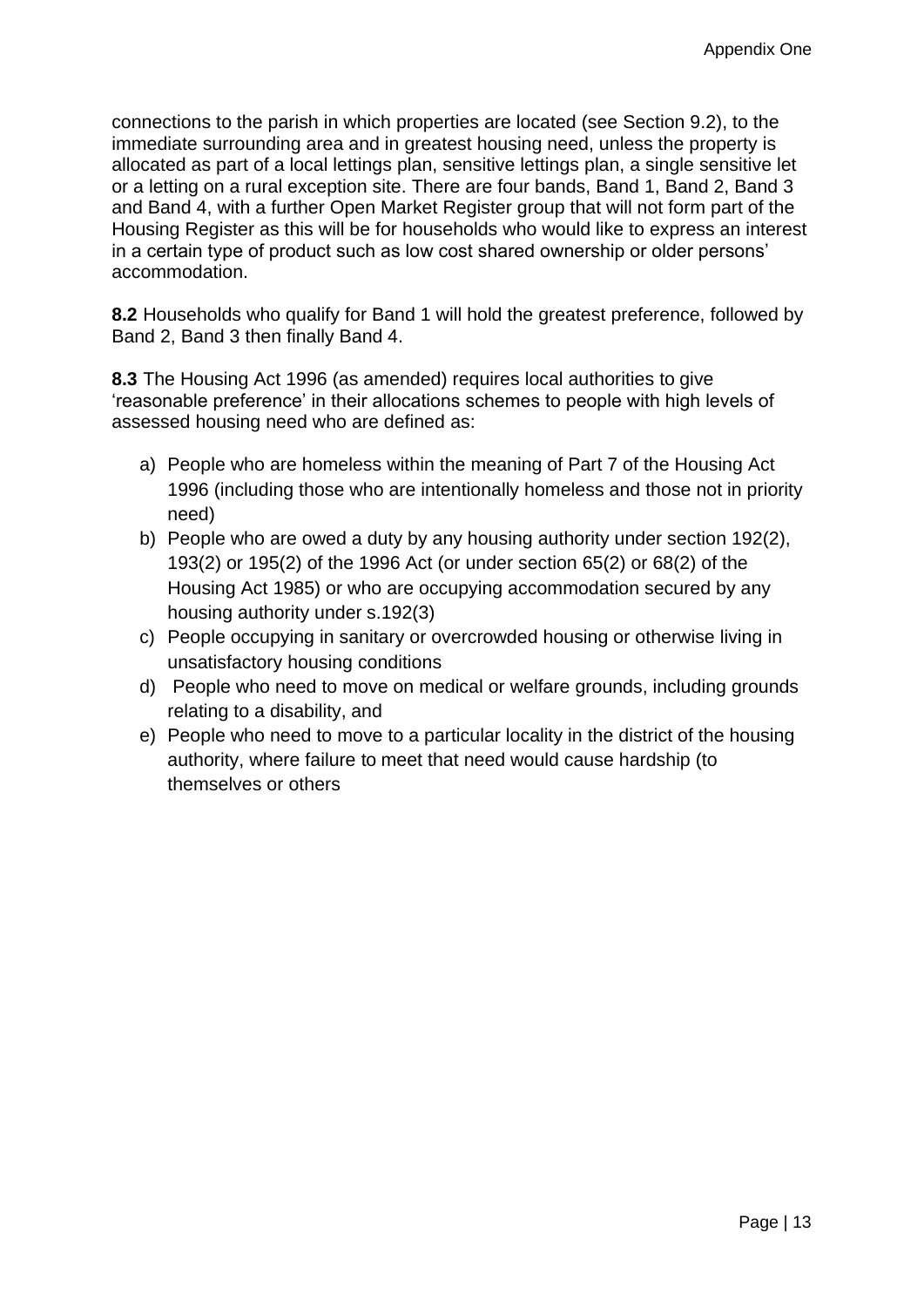# **BANDING STRUCTURE**

8.6 The bands that are included within the policy and which determine a household's need is as follows: -

| <b>Band</b>                       | <b>Eligible to Bid for all properties</b>                                                                                                                                                                         |
|-----------------------------------|-------------------------------------------------------------------------------------------------------------------------------------------------------------------------------------------------------------------|
| <b>Band 1</b><br>(Emergency Need) | <b>Statutory Requirement</b><br>Move On<br><b>Emergency Medical or Welfare need</b><br><b>Care Leavers</b><br><b>Corporate Responsibility</b>                                                                     |
| Band 2<br>(High Need)             | Under Occupying and suffering financial hardship<br>- transfers only<br><b>Social Care</b><br>Injured, sick or disabled serving or former Armed<br>Forces personnel<br>Move On<br>Urgent medical and welfare need |
| Band 3<br>(Medium Need            | No Fixed Abode & Insecurity of tenure<br><b>Temporary Accommodation</b><br>Seriously overcrowded<br>Medical and Welfare need<br>Under Occupying in social housing<br><b>Other Statutory requirements</b>          |
| Band 4<br>(Low Need)              | Lacking or sharing facilities<br>Overcrowded<br><b>Armed Forces</b><br>Intentionally homeless<br><b>Sheltered or Extra Care</b>                                                                                   |
| <b>Open Market Register</b>       | Eligible to bid on selected properties                                                                                                                                                                            |
|                                   | Low Cost Home Ownership<br>Home Buy<br>Shared Ownership<br>Market rented properties<br>Older people accommodation<br>Specialist accommodation for those with specific<br>needs                                    |

A more detailed description of bandings can be found at Appendix 3.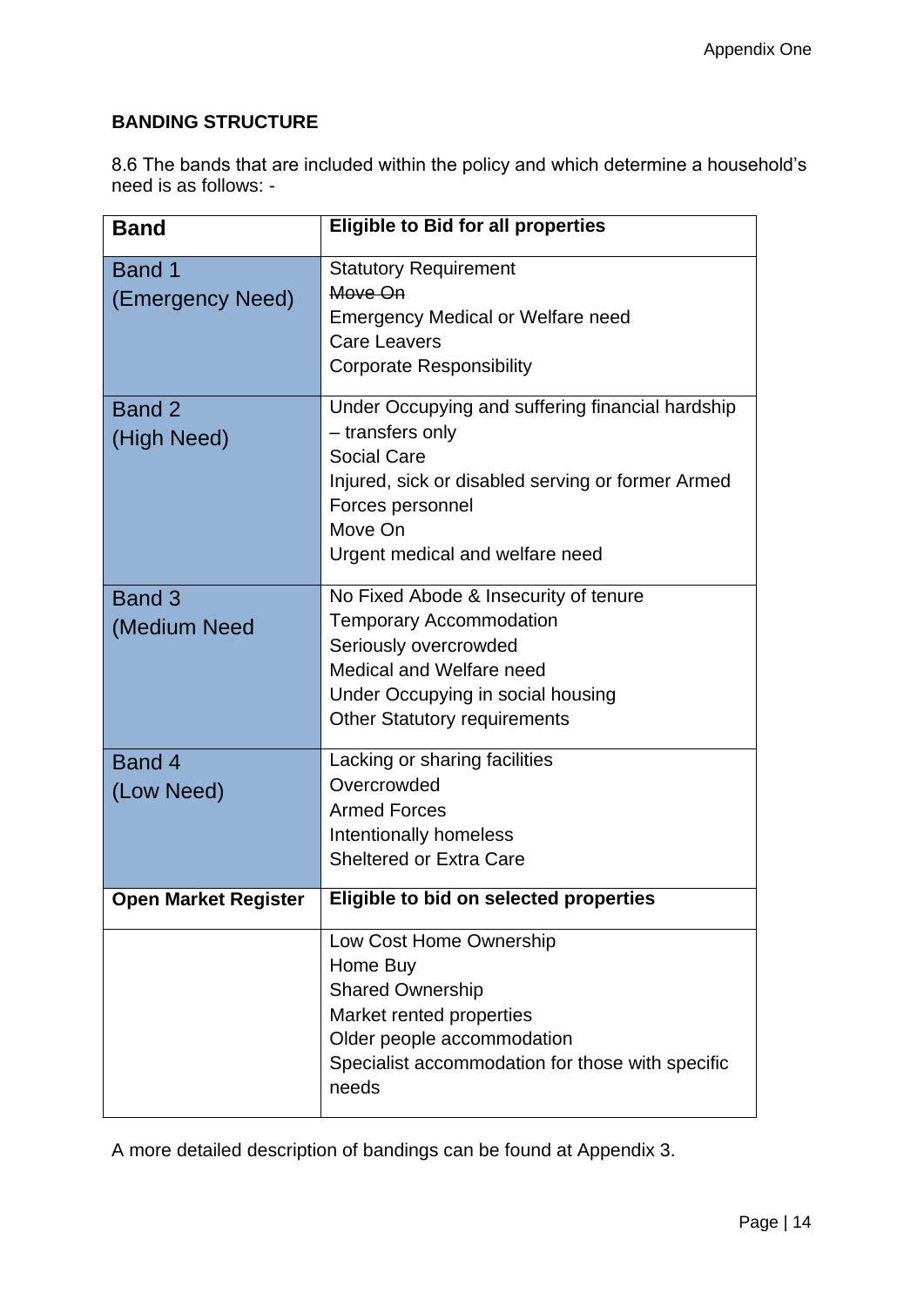# **9.0 Allocation of housing under Part 6 of the Housing Act 1996**

#### **9.1** Parish Connection

9.1.1 Homes will be allocated to applicants with a connection to a town or parish or where an area has an adopted neighbourhood plan priority will be given to applicants with a connection to the designated neighbourhood area as defined within the neighbourhood plan. A parish connection will be based on the following criteria: -

- *A person who is resident in the parish, town or city and has been resident in the same parish, town or city for the past 12 months, or*
- A person who is in permanent paid employment or has a fixed term contract for a minimum of one year or an offer of paid employment for a contract for a minimum of one year or is self-employed and works predominantly in the parish
- A person with close family (grand-parents, parents, legal guardian, adult children or brothers and sisters) who have lived in the parish or town for 5 years orlonger.

However, for extra care properties the connection criteria will be defined within the extra care procedure to ensure that those in rural locations are not unfairly disadvantaged as all extra care schemes are located in towns and large villages.

#### **9.2** Property Matching

9.2.1 The majority of vacant homes will be matched to the person who has a connection to an adopted neighbourhood plan area or to the town or parish and is in the highest band with the longest effective date. The effective date is the applicant's date of application that will change following a suspension of the application or a change in band. No applicant from the connection exclusion criteria will be overlooked for not having a connection to a particular parish or town as s/he has no connection to anywhere in Wiltshire Council's area.

9.2.2 If no applicant can be found who has a connection to the parish, town or neighbourhood plan area, the second allocation will be to any household with a connection to a surrounding parish or town where the two parishes and towns have a common boundary with each other. If no connection can be found to the surrounding parishes then the property will be awarded to the applicant with the highest band and earliest date in her/his current band.

9.2.3 Where a property for which an allocation is proposed is owned and managed by a housing provider, it is known as a nomination. The provider will apply its own current Lettings Policy to the decision, in the particular case, about whether to accept the nomination. The Lettings Policies of providers may include particular restrictions upon capital and past behaviours which vary from the policy of the council. In any case where a housing applicant disagrees with the decision of a provider to refuse a nomination, s/he must contact the provider directly and use the provider's appeals and/or complaints procedure.

9.2.4 Allocations made to specialist supported accommodation or extra care will be allocated based on meeting the advertised support and/or care needs for the property rather than by connection to the parish or town. A shortlist will beprovided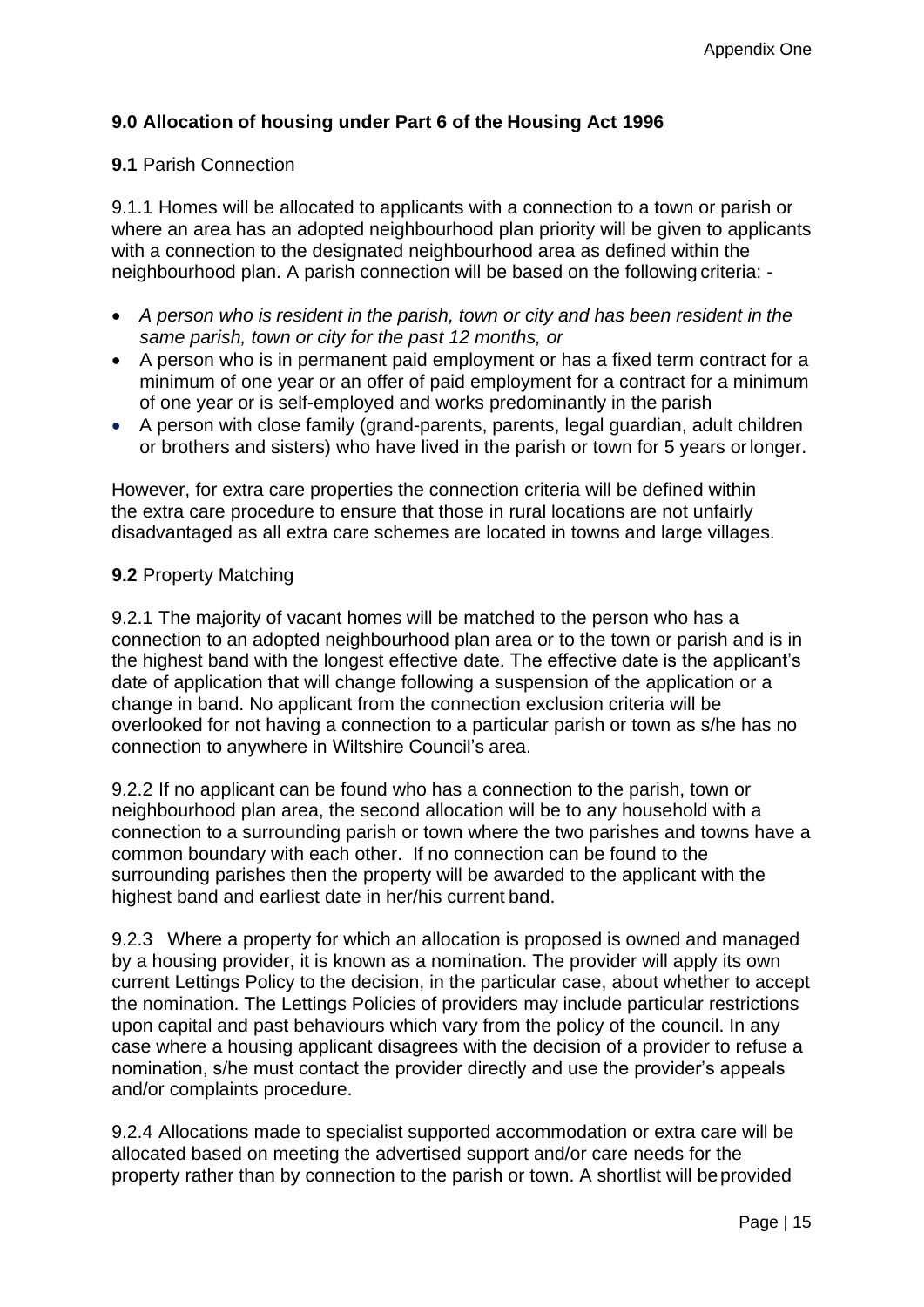identifying all applicants who are eligible for the vacancy to a specialist panel to determine the most suitable applicant for the scheme based on the level of support needed and the balance of existing residents.

9.2.5 The property must be both affordable and suitable for the applicant's needs before an offer is made. This will be assessed by the landlord of the property. Appendix 4 sets out acceptable reasons for a registered provider to refuse to accept an applicant.

9.2.6 If a property is constructed to accessible standard or has major adaptations making it suitable for a person with a physical disability and/or visual impairment, it will be matched to applicants with specific needs for the type of property advertised. Connections to parishes would not apply as the need for the adaptations in the property would override any connection to the area in which the property is located. Where an accessible or adapted property cannot be matched to an applicant with specific needs it will be allocated in accordance with the policy.

9.2.7 Extra care housing properties will be matched to clients who have a specific care and support need rather than priority to a household with a connection to the area in which the scheme is located.

9.3 Planning agreements and former exception sites

9.3.1 In all cases, any vacant property will be advertised as per terms held within a planning agreement (any agreement made under Section 106 of the Town and Country Planning Act 1990 (as amended)) and/or planning conditions that apply to the site.

#### 9.4 Local Lettings Plans

9.4.1The Council or its partners may decide to let properties on a slightly different basis from normal in the interests of building strong and sustainable communities or to deal with particular local issues such as serious and repeated breaches of tenancy conditions in schemes and/or the serious and repeated anti-social behaviour of existing tenants which has caused the landlord, the local authority or the police to take formal action under the anti-social behaviour legislation.

This would apply for all new build properties on 1<sup>st</sup> let and in exceptional circumstances on future lets. The decision to apply a Local Lettings Plan will be jointly made by the landlord of the property and the Council. The allocation of housing accommodation will be made in accordance with local lettings policy. Local Lettings Plans may not include limiting the letting of units outside the terms described in 9.1 and 9.2 above.

#### 9.5 Sensitive Lets

9.5.1 A 'sensitive let' may need to occur where, for reasons related to the behaviour of a former tenant who has been evicted, or serious and repeated breaches of tenancy conditions in schemes and/or serious and repeated anti-social behaviour of existing tenants, there is a departure from the routine property matching process.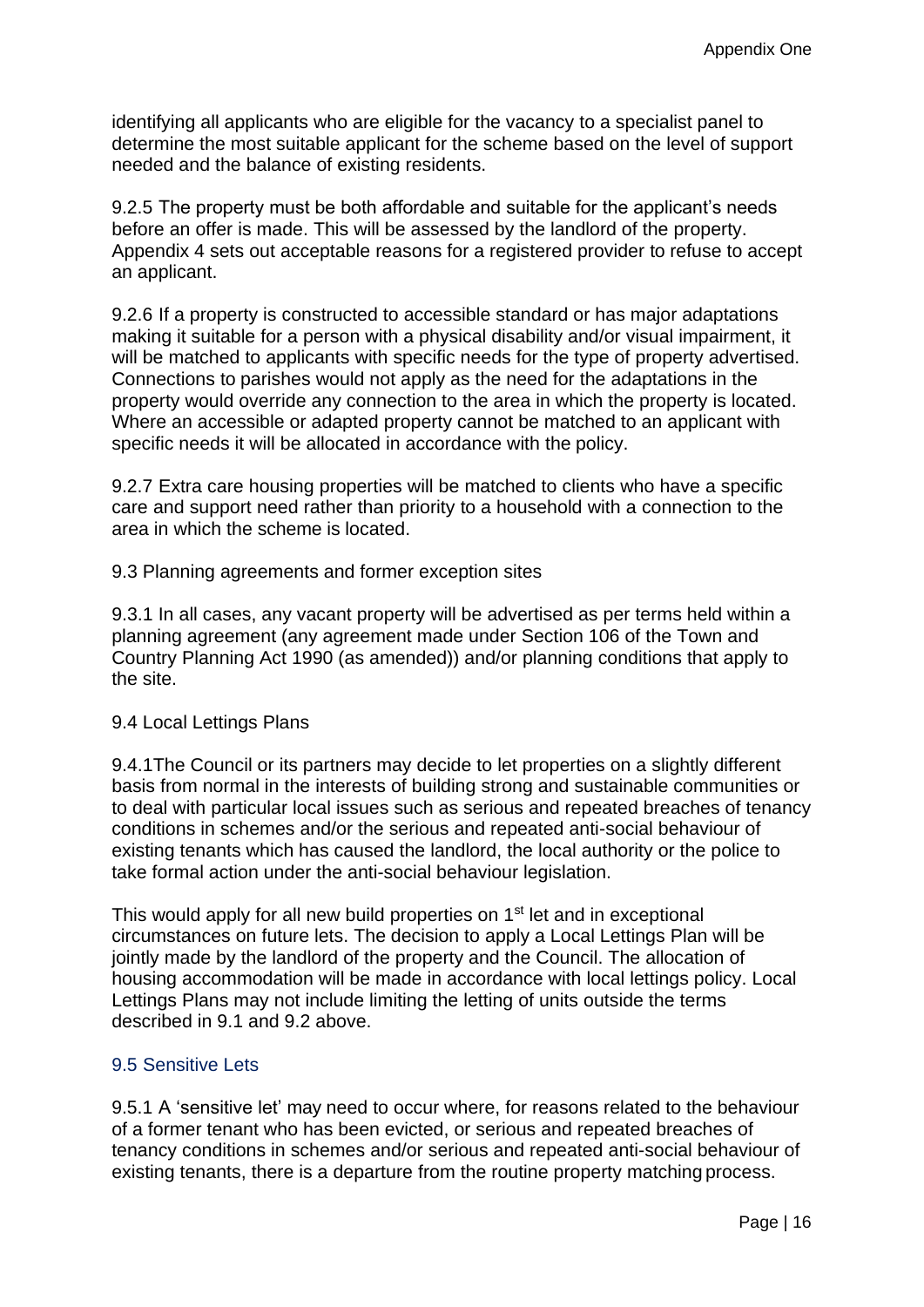For a property to be a sensitive let the housing provider must provide Wiltshire Council with proof that:

- the previous tenant was evicted or an eviction process had started because of anti-social behaviour, had been guilty of criminal acts at the dwelling or in the area (this would include allowing the property to be used for selling or using controlled substances), abandonment where there had been anti-social behaviour or serious nuisance;
- the previous tenant was the victim of serious and long-term anti-social behaviour or other criminal acts; or housing officers or police had used all powers within housing, criminal and anti-social behaviour law to resolve the issues.
- The nature and location of the accommodation requires a sensitive let to ensure the scheme meets the ongoing needs of the residents e.g. a general needs property within a scheme for older people

# **10.0 Allocation of housing outside Part 6 of the Housing Act 1996**

Part 6 of the Housing Act 1996 does not apply to the allocation of the following properties:

# **10.1** Direct lets made by housing providers

10.1.1 Subject to terms set out in the relevant stock transfer and nomination agreements, a small number of vacant properties will be directly allocated to an applicant rather than being advertised through the allocation system, including from the council's own stock. This may happen in the following situations:

- If a property is needed to house someone on a temporary basis
- In the case of a specially adapted property built for a specific person
- Decants, these are properties that need to be vacated for a specific purpose
- Where it is unreasonable for an existing tenant to remain in her/his home because of violence or a threat of violence which it is probable will be carried out, or serious harassment such that the tenant could not be expected to remain in the property (including harassment in relation to any protected characteristic under the Equality Act 2010), or the tenant's life is at risk if s/he remains in the property because of the risk to her/his health
- Where a homeless applicant has failed to bid or accept a property and needs to move from temporary accommodation
- Allocations of Supported Housing (vacancies are not advertised for bidding)
- A property has a layout that would allow adaptations to make the property suitable for a particular disabled person and their family, such provision to be made in complex and exceptional cases
- Emergency planning i.e. emergency accommodation due to a force of nature such as fire or flood.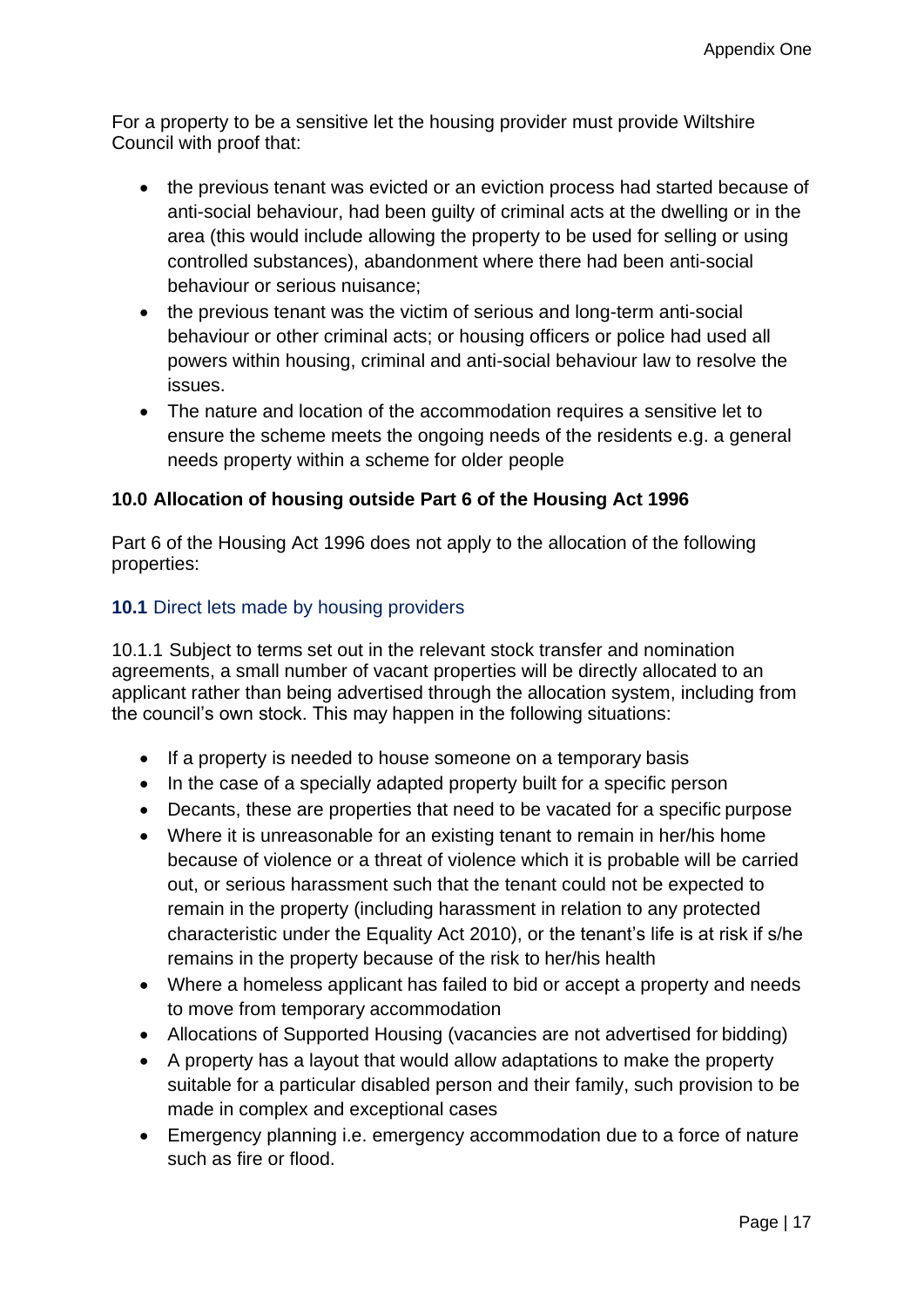- Properties required in support of a national government scheme such as the Syrian Refuge programme or anything similar where the Local Authority has agreed to assist
- Hard to let properties, where the properties have been advertised through the system but there have been no suitable bids
- Other reasons which are detailed in the registered providers own lettings' policies

# **10.2** Gypsy and Traveller Site allocations

10.2. Applicants for Gypsy and Traveller sites are not required to register through this allocation scheme. All enquiries for permanent pitches should be directed to the Council's Traveller Liaison Team who will issue an application form which will be assessed in accordance with the gypsy and traveller permanent site allocations scheme.

**10.3** On acceptance to the register, applicants are required to notify the Council of any change in circumstances and ensure that up to date contact details are available to officer. The register will be reviewed every 6 months to ensure that applicants wish to remain on the list.

# 10.3 Low Cost Home Ownership / Shared Ownership / Home buy

10.3.1 Low Cost Home Ownership properties will be advertised for those who have expressed an interest in purchasing a share in a property. Applicants will be prioritised according to parish connection, banding then length of time on the register. For all cases affordability will be a key consideration. NB Applicants to note that most of the Low Cost Home Ownership properties advertised by the council are Discounted Market Units and a small number of shared ownership units. Applicants interested in Low Cost Home Ownership may find more properties advertised by Help to Buy South, the government's local Help to Buy Agent, and by individual local providers on their own websites.

# 10.4 Transfers

10.4.1 A transfer applicant is a secure tenant of Wiltshire Council or an assured tenant of a housing provider, resident in the Wiltshire Council area, who has requested a move to alternative accommodation within the area. Some allocations to existing social tenants do not fall within Part 6 of the Housing Act 1996 and so do not come under the usual allocation scheme. For Part 6 to apply to an allocation, special conditions must be met. These will be where:

- The allocation involves a transfer
- The transfer is made at the tenant's request and
- The housing authority is satisfied that the tenant has reasonable preference for an allocation

Additionally, transfers initiated by a housing provider for management purposes do not fall within Part 6.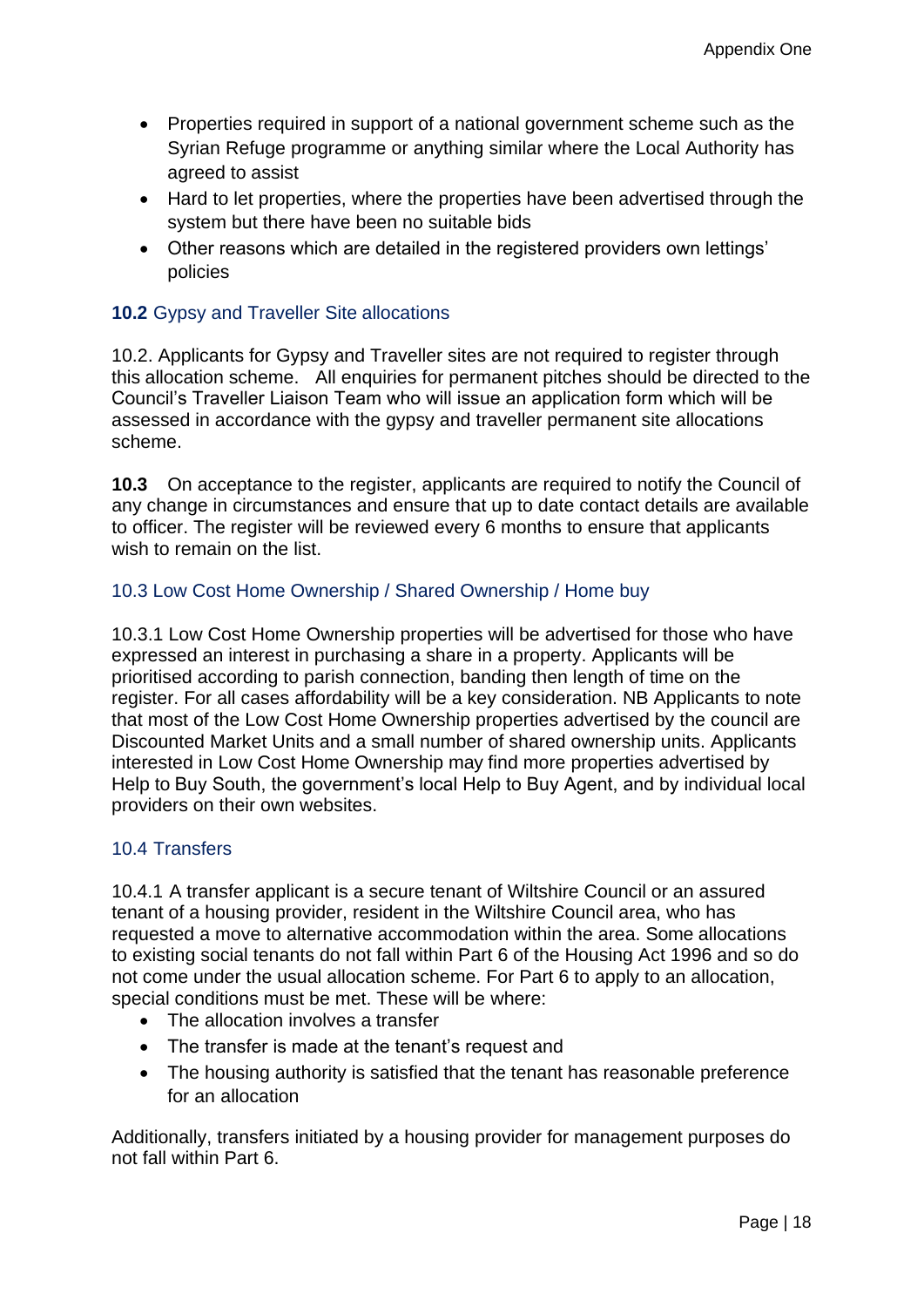10.4.2 Transfers will be banded according to this allocation scheme. If a transfer applicant does not meet any of the banding criteria, they can express an interest for alternative accommodation and will become part of the Open Market Register group. These applicants will then only be able to bid for properties allocated for transfers or any other property advertised for the Open Market Register group.

## **11.0 Reviews and Appeals**

An applicant has the right to request a review of decisions on the following:

**11.1** S/he considers that s/he has not been awarded the correct banding or on any decision made about the facts of their case which has been, or is likely to be, taken into account in considering whether to make an allocation to them (s.166A(9)(b)).

Any review requests must be in writing and within 21 days of receiving notice of the banding status. Any necessary evidence or information must be supplied at this stage to substantiate the case that the council has made the wrong decision under the Allocation Policy based on the facts. Reviews of bandings will be undertaken initially by an appropriate officer of the council uninvolved in the original decision. If the applicant is still unhappy with the outcome, a further review will be carried out by a more senior officer. Customers who are unable to put their appeals in writing can arrange a meeting where the appeal will be heard, and any supporting evidence can be considered.

**11.2** Not having their application included on the register due to being ineligible for an allocation of accommodation under s160ZA (2) or (4) or is not a qualifying person under S160ZA (7).

In these cases, a senior officer from the council who has not been involved in the original decision will carry out the review. As in 11.1 any review request will need to be made in writing and within 21 days of receiving notification. If the customer is unable to put their review request in writing, they can request a meeting for their review to be heard and any supporting evidence to be provided.

**If a customer is unhappy with a partner landlord decision to refuse her/him for an advertised property, s/he will be required to follow the landlord's appeal/complaints procedure.**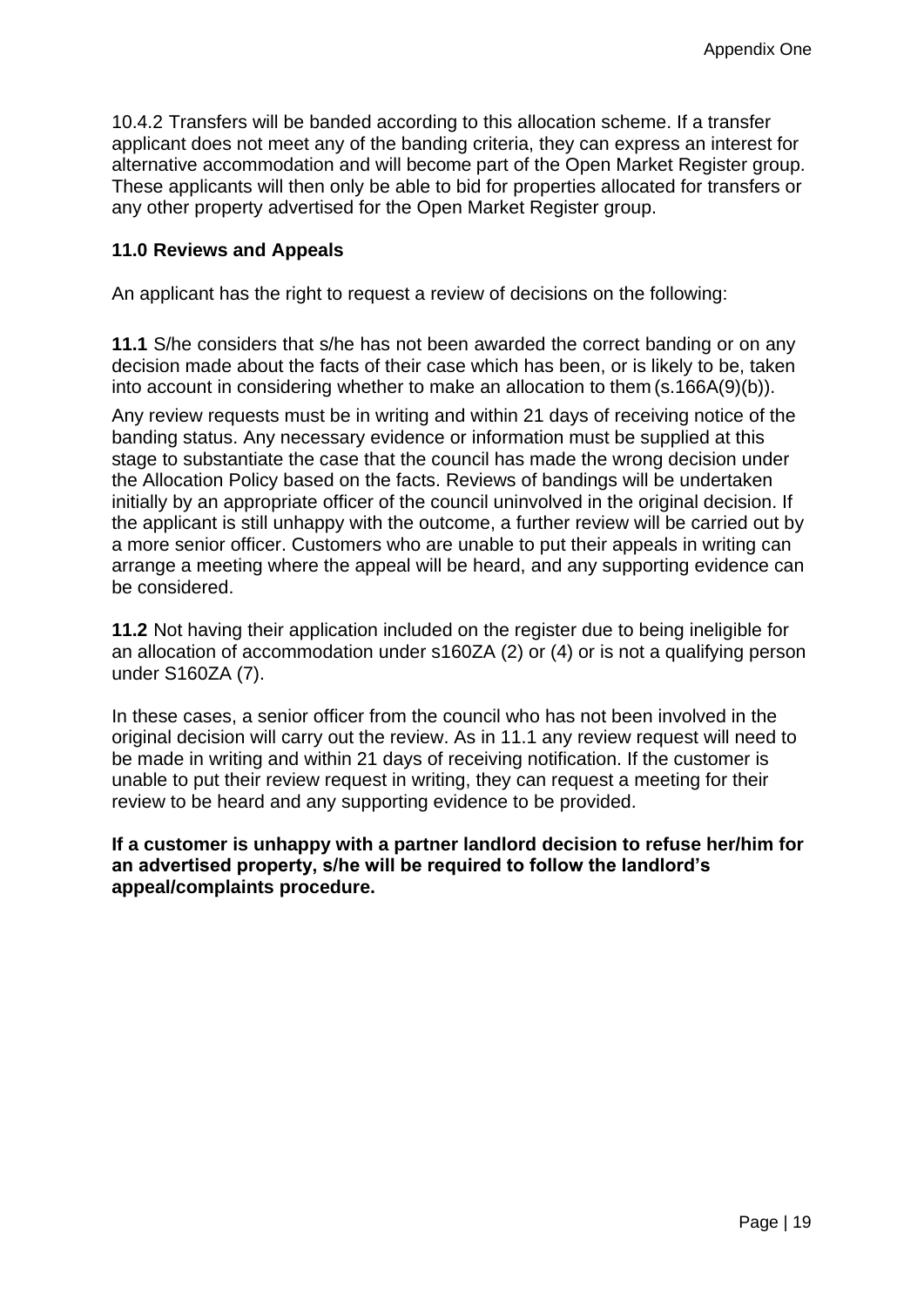# APPENDIX ONE

# **Those not eligible to join the register**

There are some households who will not be eligible to join the register. They include:

- People from abroad who are subiect to immigration control as defined in s.13(2) of the Asylum and Immigration Act 1996
- People who are not habitually resident in the Common Travel Area, subject to certain exceptions as defined in Section 3.14 of the Allocation of Accommodation Guidance for Local Housing Authorities in England (2012)
- People whose only right to reside in the UK is derived from his status as a jobseeker. For this purpose, 'jobseeker has the same meaning as for the purpose of regulation 6 (1) (a) of the Immigration (European Economic Area) Regulations 2006 (SI 2006/1003) \*
- People whose only right to reside in the UK is an initial right to reside for a period not exceeding three months under Regulation 13 of the EEA Regulations above
- People whose only right to reside in the Common Travel Area is a right equivalent to one of the rights mentioned above highlighted \* and which is derived from EU Treaty rights.
- People who have rights of residence in the UK as a result of regulation 15A(1) and (4A) of the Immigration (European Economic Area) (Amendment) (No 2) Regulations 2012 (the EEA Amendment Regulations)
- People who have a right derived from Article 20 of the Treaty on the Functioning of the European Union, in a case where rights of residence arise because a British citizen would otherwise be deprived of the genuine enjoyment of the substance of their rights as a European Union citizen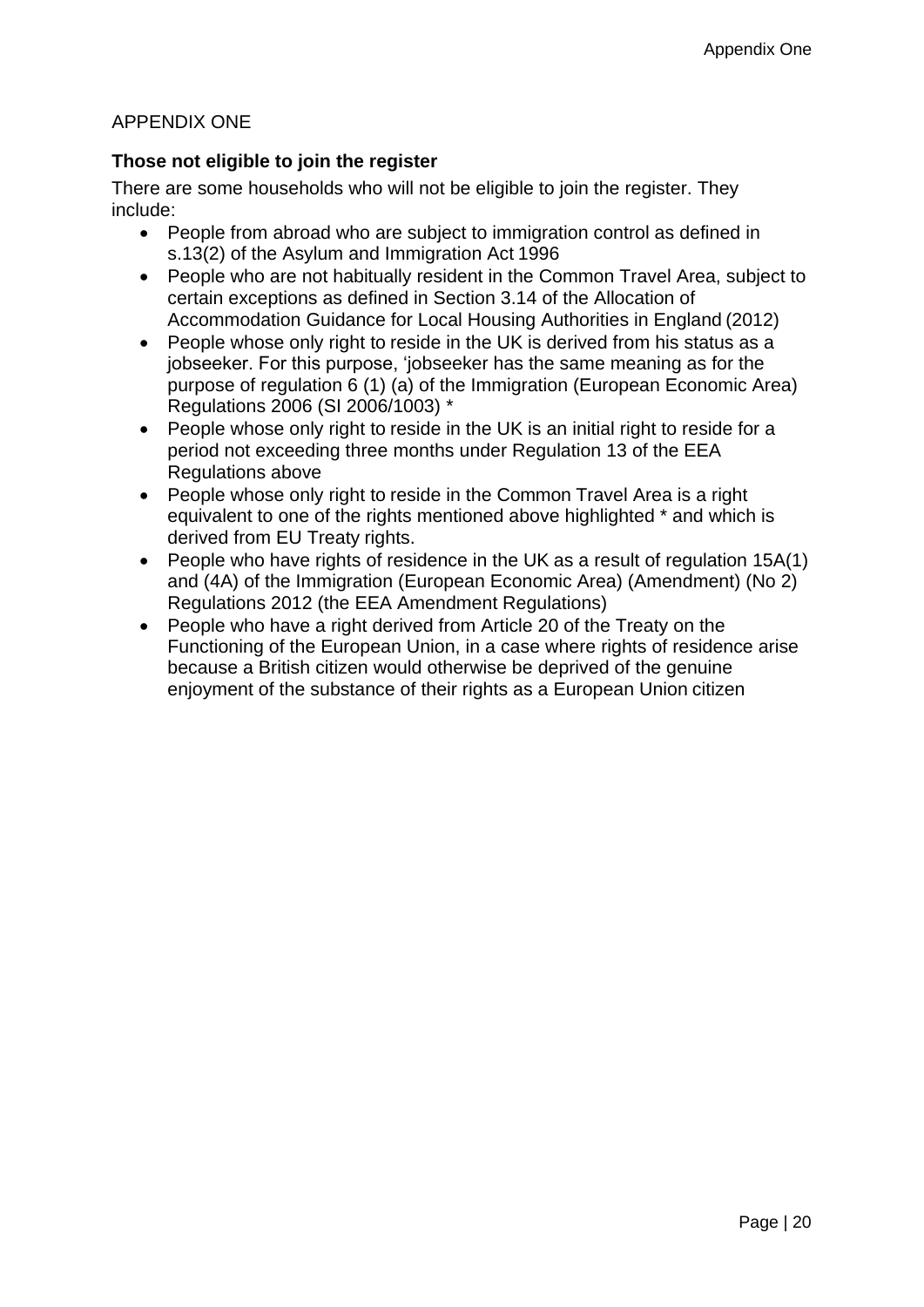# APPENDIX TWO

### **Bedroom size criteria**

Below confirms the size of property a household can bid for, however on occasion an opportunity may apply when a household could under occupy, but this will be specified on any advert and would form part of a lettings plan.

| Household make-up                                                                                                          | <b>Bedroom</b><br><b>Size</b> | <b>Bed spaces</b> |
|----------------------------------------------------------------------------------------------------------------------------|-------------------------------|-------------------|
| Single person                                                                                                              | 1                             | 1                 |
| Couple                                                                                                                     | 1                             | $\overline{2}$    |
| Couple or single and expecting a child within next 14 weeks                                                                | $\overline{2}$                | $\overline{3}$    |
| Two people not in a relationship but being accommodated<br>together                                                        | $\overline{2}$                | $\overline{3}$    |
| Parent or Couple with 1 Child                                                                                              | $\overline{2}$                | 3                 |
| Parent or Couple with 2 Children (both under<br>10yrs, regardless of gender)                                               | $\overline{2}$                | 4                 |
| Parent or Couple with 2 Children (both under<br>16yrs and same gender)                                                     | $\overline{2}$                | 4                 |
| Parent or Couple with 2 Children (one of which<br>over 10yrs but of a different gender)                                    | 3                             | 4                 |
| Parent or Couple with 3 Children (all under<br>16yrs)                                                                      | 3                             | 5                 |
| Parent or Couple with 3 Children (one of which is<br>over 16yrs and the other 2 are of different gender and over<br>10yrs) | 4                             | 5                 |
| Parent or Couple with 4 Children (all under<br>10yrs)                                                                      | 3                             | 6                 |
| Parent or Couple with 4 Children (one of which is<br>over 16yrs and the other 3 are of different gender and over<br>10yrs) | $\overline{4}$                | 6                 |
| Parent or Couple with 5 Children                                                                                           | $\overline{4}$                | $\overline{7}$    |
| Parent or Couple with 6 or more Children                                                                                   | 4                             | 8                 |

An additional bedroom will be allocated to: -

• applicants who receive overnight care from carers who do not reside with them but are required to stay overnight for at least one night a week, where the applicants are in receipt of the relevant care or daily living components of Disability Living Allowance, Personal Independent Payment or any other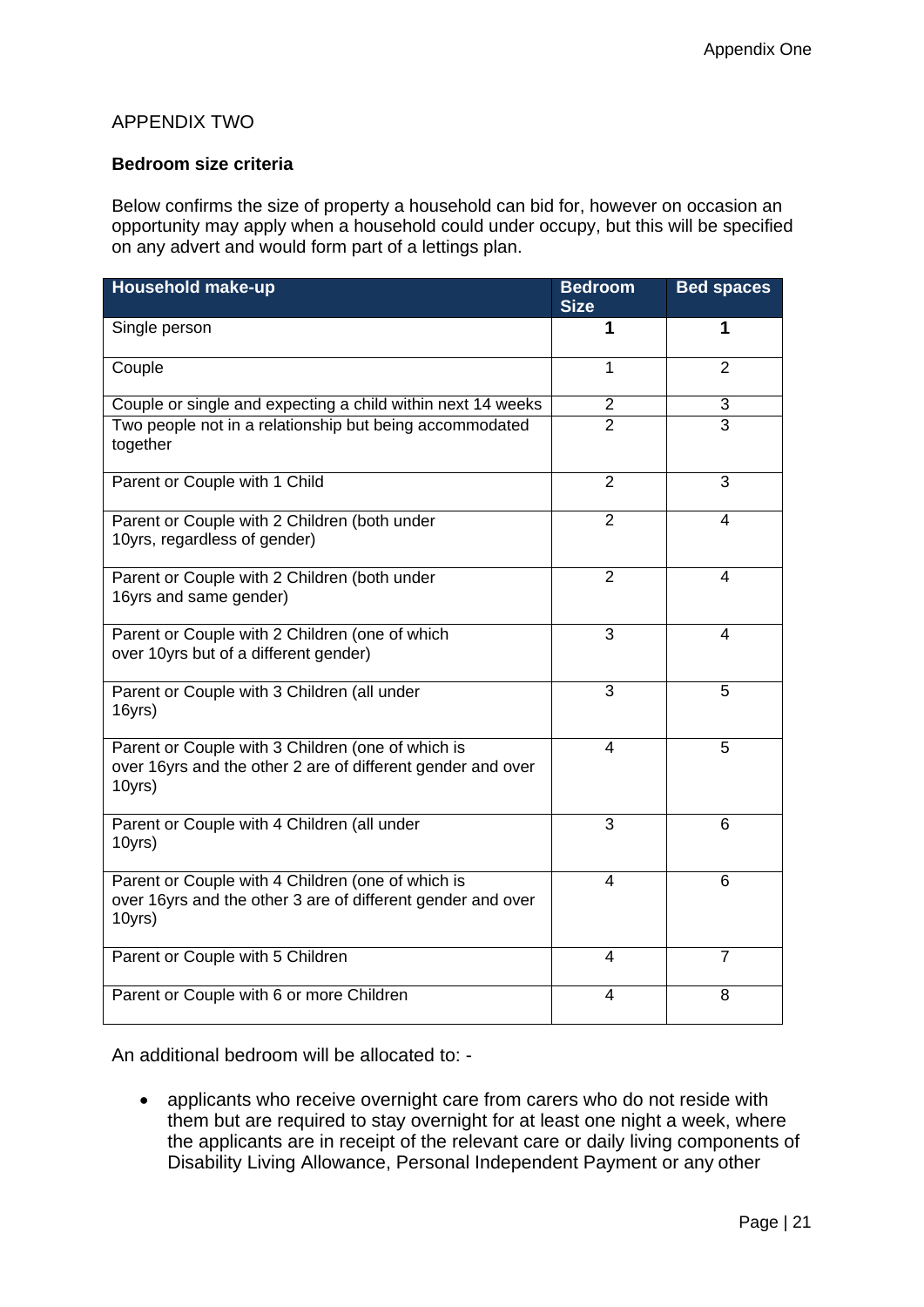benefit providing for care needs and would be entitled to another bedroom under the rules for help with housing costs.

- a disabled child where that child would normally share a bedroom under the rules above but will disturb the sleep of another child if obliged to share or another child with whom s/he would otherwise have to share will be at risk from the disabled child
- a disabled adult member of the household if an Occupational Therapist's report confirms that the care and/or recovery of the adult would be compromised by a failure to provide a separate bedroom and based on the 'bedroom matrix' she would not otherwise be allocated their own room. NB Any decision to admit anyone to the register on these grounds is subject to an affordability assessment at the point of allocation in light of the rules for help with housing costs
- to enable Children's Services to meet its S22G duty under the Children Act 1989 any approved prospective foster carer or adopter should be allocated the required bedroom size as recommended by Children's Services to ensure the family are allocated the correct size property to enable the family to foster a child or can continue to do so
- Those over pensionable age with a 1 bed need will be excluded from these criteria and will be eligible to bid for 1 or 2 bed properties.

However, there may be restrictions on the amount of Housing Benefit or help with housing costs such applicants are eligible for. In these circumstances Homes4Wiltshire will award the additional bedroom/s but individual landlords may apply a test of affordability before making an offer of accommodation.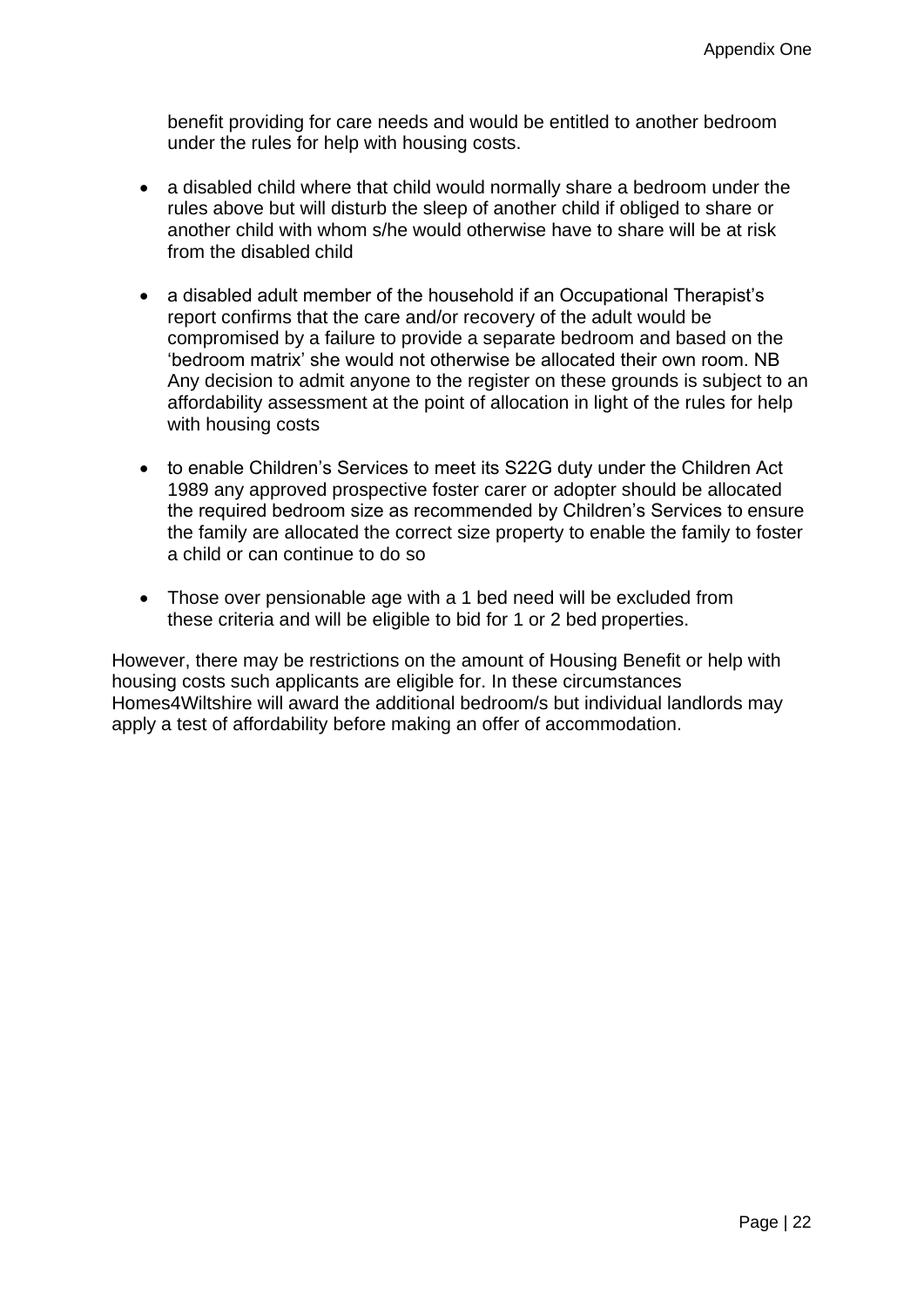# APPENDIX THREE

# **Band 1**

Band 1 is for households who need to be housed in emergency. This includes households for whom there is a specific statutory requirement of an immediate nature or for whom there is a serious risk to health, safety or wellbeing in the present living situation which cannot be resolved by other means.

#### Statutory Requirement

A household who is owed a duty by Wiltshire Council under the Housing Act 1996 Part 7 ss 193(2) or 195(2). These are households who have been accepted as statutorily homeless. A household which has been assessed as being statutorily overcrowded or is lacking more than 3 bedrooms (the bedroom matrix will be applied to assess overcrowding). A household to which the authority has a statutory duty to provide care which requires accommodation in which that care may be provided, and an allocation will prevent a residential or out of area placement.

#### Emergency Medical or Welfare need

An applicant's health or social care needs either –

- cannot be met in the current accommodation to the extent that clinicians advise it will make the condition life threatening or will result in a life changing injury or condition
- where the applicant or a member of the applicant's household is terminally ill, cannot be met in the present housing conditions with dignity and respect
- cannot be met because the applicant's household has no accommodation to which s/he can safely return (patients ready for discharge from hospital and applicants in short stay rehabilitative care environments)

#### Care Leavers

Applicants leaving care in a planned way where planned housing options have not been successful. The applicant must have been assessed as ready to move into independent living accommodation by both the Children's Services and the Housing **Department** 

#### Corporate Duty

Referrals from Adult Social Care and Children's Services will be considered under this band where it is identified that a corporate duty exists under social care legislation and it is demonstrated that an allocation will prevent a residential placement or a placement outside the council's area.

# **Band 2**

#### Under-Occupying and suffering financial hardship

The applicant is a current social housing tenant of working age who is underoccupying by two or more bedrooms and who is suffering or would suffer financial hardship if s/he remained in her/his existing home.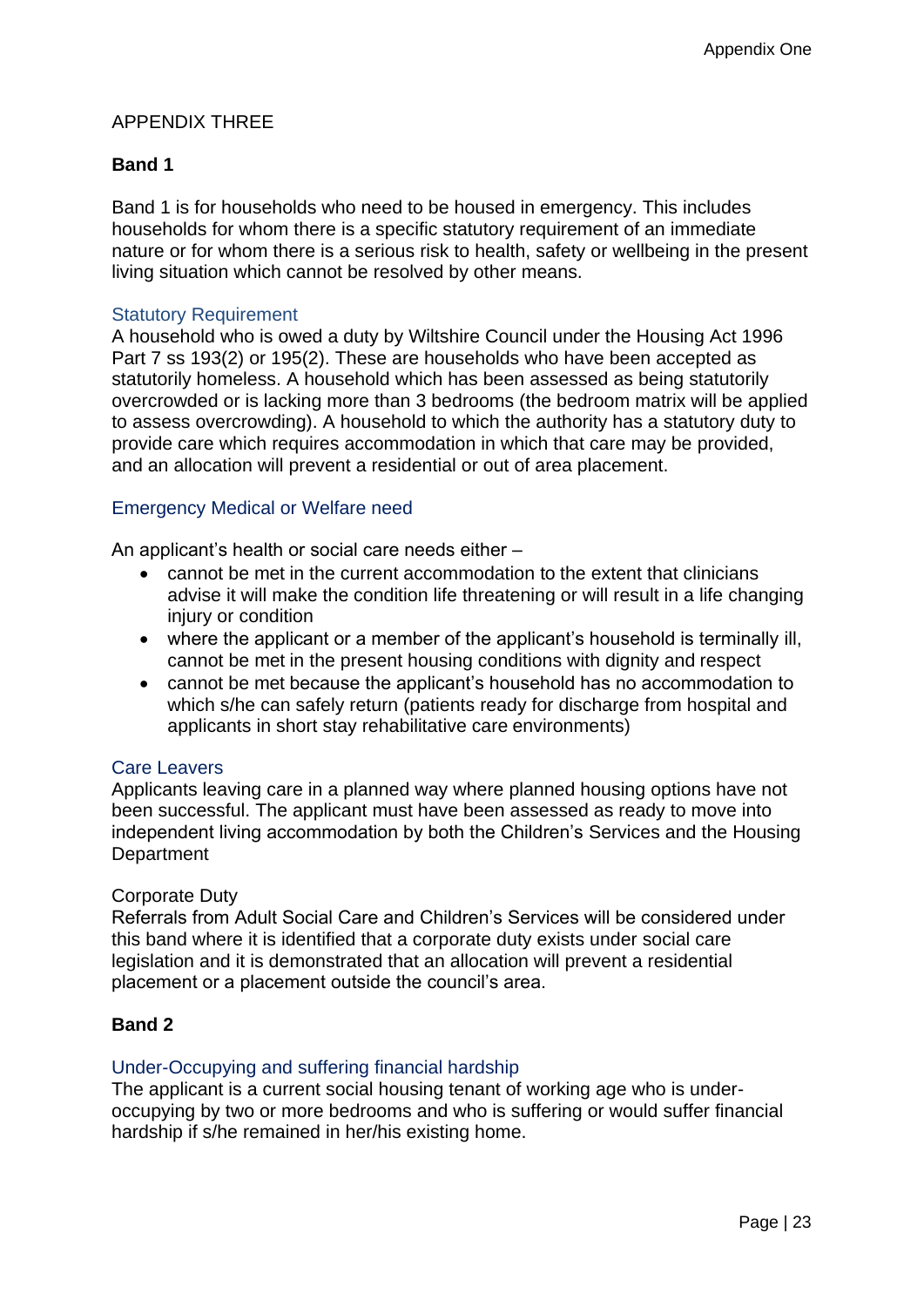#### Social Care

For an applicant to be able to provide or receive support in suitable accommodation. This would include foster carers, those approved to adopt, or those being assessed for approval to foster or adopt, who need to move to a larger home in order to accommodate a looked after child or a child who was previously looked after by a local authority. It would also include special guardians, holders of a residence order and family and friends, and carers who are not foster carers but who have taken on the care of a child because the parents are unable to provide care.

#### Injured, sick or disabled serving or former Armed Forces personnel

In accordance with the legislation (section 166A(3) of the 1996 Act) as amended by Regulation 2, applicants who are confirmed as being someone from the reasonable preference category, have an urgent housing need and who meet one of the following criteria:

- a) a person serving in the regular forces who is suffering from a serious injury, illness or disability which is attributable (wholly or partly) to the person's service, or
- b) a person who has recently ceased, or will cease to be entitled, to reside in accommodation provided by the Ministry of Defence following the death of the person's spouse or civil partner who was serving in the regular forces and whose death was attributable (wholly or partly) to that service, or
- c) a person serving or formerly serving in the reserve forces who is suffering from a serious injury, illness or disability which is attributable (wholly or partly) to the person's service.

#### Move on from supported accommodation

This applies to applicants in shared or supported accommodation where there is a move on protocol in place with the council. The applicant must have been assessed as ready to move into independent living accommodation by both the support provider and a housing officer of the council.

#### Urgent medical or welfare need

An applicant's or household member's functional ability or psychological state is severely compromised and the applicant cannot care for her-/himself in the home, where -

- that home cannot reasonably be adapted for her/his needs to maximise independence and the disabled person could be more independent in a more accessible home
- chronic or episodic ill health directly caused or exacerbated by the living conditions at home has required repeated clinical or care intervention in the past six months which in the opinion of clinicians could have been avoided had the applicant been adequately housed
- repeated admissions to hospital in the last 6 months (non-life threatening) are attributed to the current living conditions by clinicians

and a move to alternative accommodation would either ensure that the applicant can be properly cared for or will help improve their condition.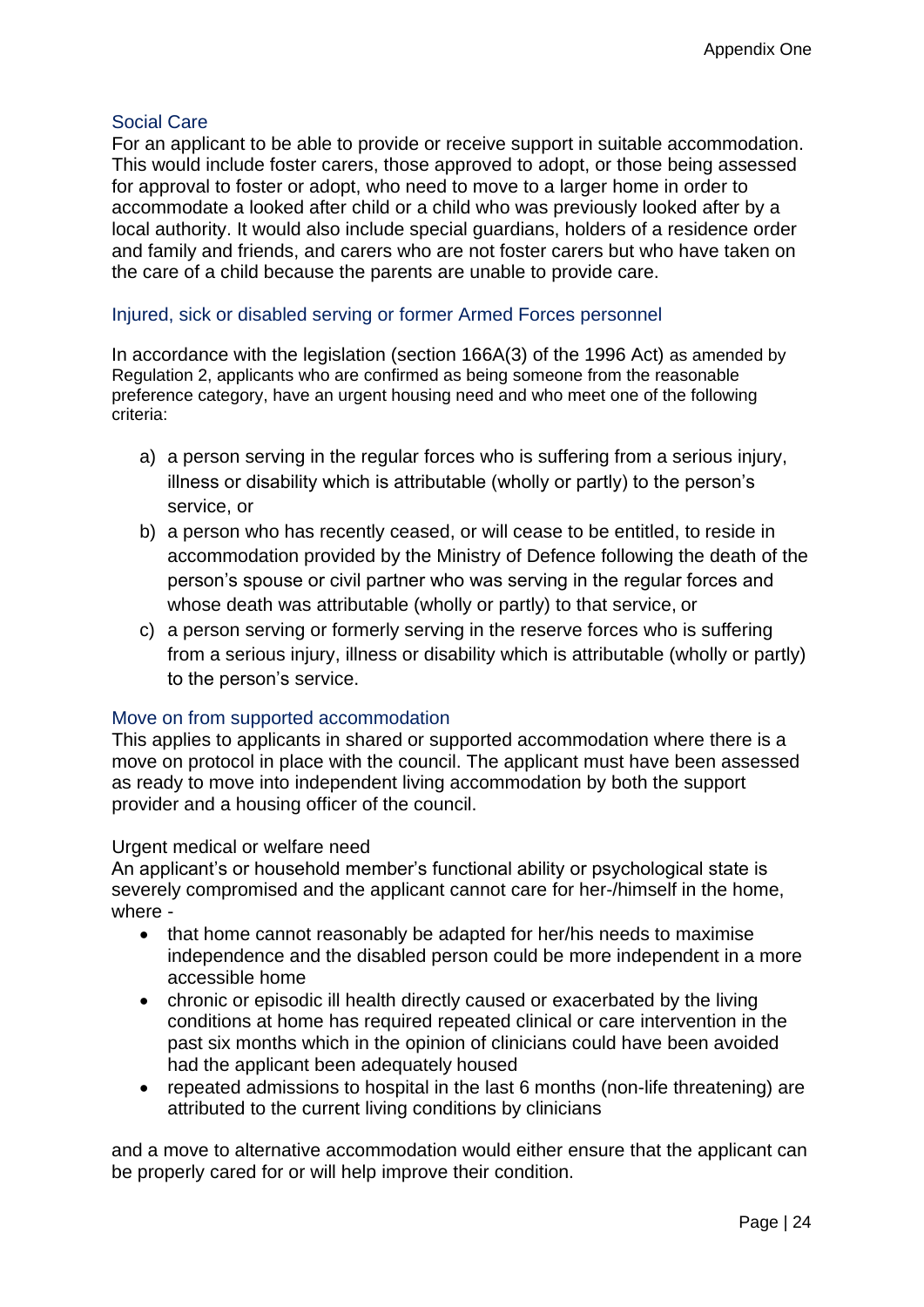# **Band 3**

#### No fixed accommodation & Insecurity of Tenure

These are applicants who have been confirmed as homeless with no fixed accommodation or threatened with homelessness by the council's Housing Options service. Applicants assessed as being insecure in their accommodation will generally be under a 2 month or 93-day notice period to vacate their accommodation.

#### Temporary Accommodation

Those applicants currently residing in temporary accommodation under part 7 of the 1996 Act and are awaiting a homeless decision

#### Seriously Overcrowded

Applicants living in overcrowded accommodation (in need of at least two additional bedrooms), the size criteria set out in Housing Benefit Regulations 2006, and Universal Credit Regulations 2013, as amended will be applied to assess overcrowding

#### Under Occupying in Social Housing

Applicants who are currently in social housing and under occupying by 1 bedroom under the size criteria set out in Housing Benefit Regulations 2006, and Universal Credit Regulations 2013, as amended and willing to move into a smaller home

#### Medical and Welfare grounds

Applicants who are suffering from serious harassment, violence, or threat of violence at their current property, providing evidence exists to substantiate their claim.

An applicant's physical safety and functional ability are compromised by the current living conditions and re-housing would prevent a future deterioration in functional ability or psychological state and promote independence and/or recovery. Relevant where the current home cannot be adjusted or adapted to meet these needs or where the housing conditions significantly contribute to social isolation (including an episode of illness requiring intervention of mental health or other clinical professionals during the past six months) or there is evidence that the immediate housing environment is causing the applicant emotional distress which cannot be relieved by standard clinical/therapeutic interventions.

#### Other Statutory duties

Any applicant who is owed a full housing duty by any housing authority under section 192(2), 193(2) or 195(2) of the 1996 Act or who are occupying accommodation secured by any housing authority under s.192(3)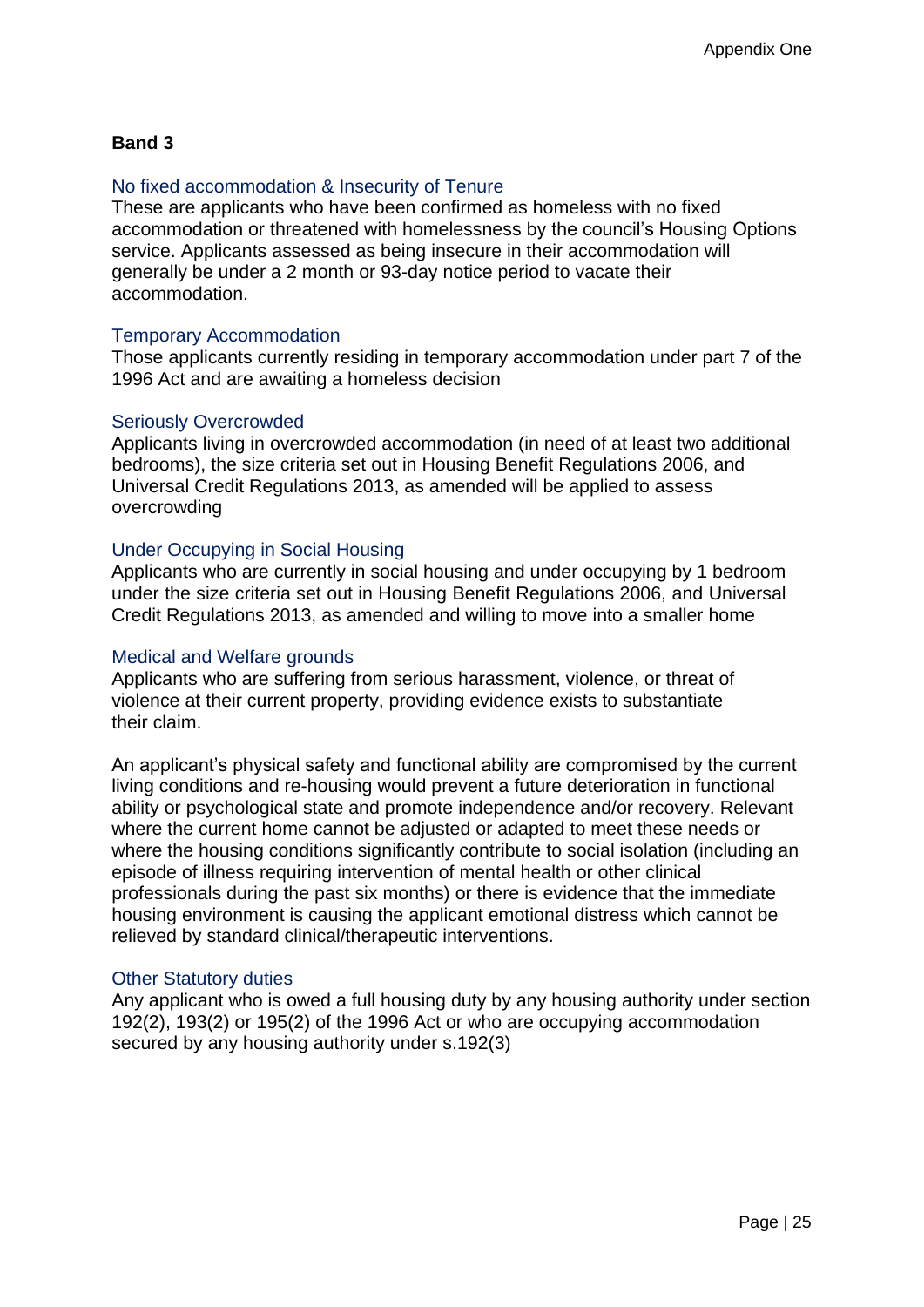# **Band 4**

Band 4 would include households with a low need for accommodation.

#### Lacking facilities

Any households who is lacking either a bathroom, kitchen or inside WC.

#### Sharing facilities

Applicants who are sharing facilities and who have no security of tenure in their current accommodation.

#### **Overcrowded**

Applicants living in overcrowded accommodation (in need of one additional bedroom).

#### Armed Forces

Applicants from the Armed Forces currently stationed in the Wiltshire Council area, due to be discharged within the next 12 months, or, in accordance with the legislation (section 166A(3) of the 1996 Act as amended by Regulation 2, applicants who are confirmed as being someone from the reasonable preference category, have an urgent housing need and who are a person formerly served in the regular forces

#### Intentionally homeless

Any households who has been found intentionally homeless by Wiltshire Council's housing option team.

# Sheltered Accommodation and Extra Care Housing

Those aged 60 or over that require sheltered accommodation or have an identified support need that would be best met in supported accommodation. May include younger people (eg 50 and over) with similar needs

Those aged 55 or over who require the support or care that would best be met in an Extra Care Housing scheme